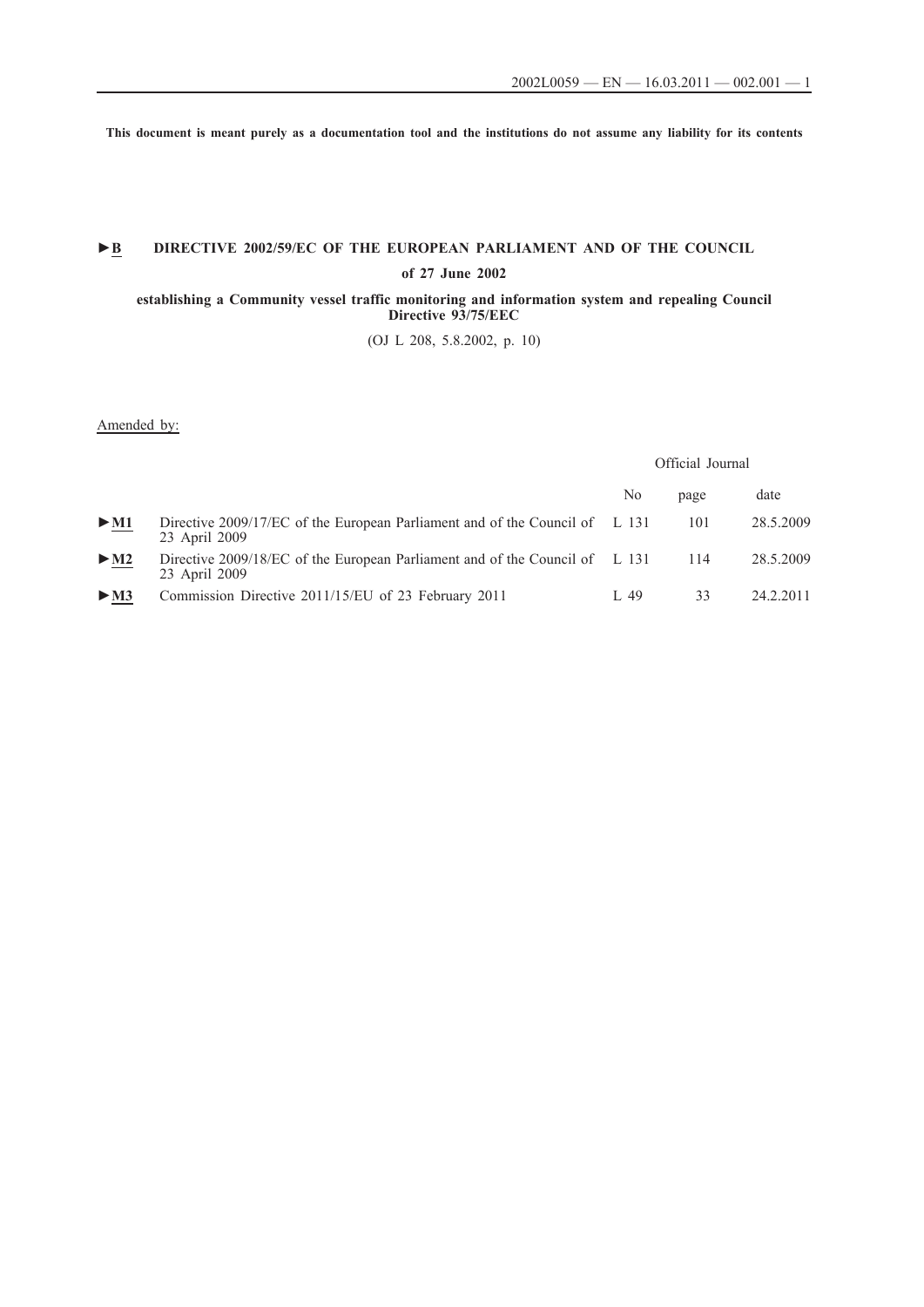### **DIRECTIVE 2002/59/EC OF THE EUROPEAN PARLIAMENT AND OF THE COUNCIL**

#### **of 27 June 2002**

## **establishing a Community vessel traffic monitoring and information system and repealing Council Directive 93/75/EEC**

THE EUROPEAN PARLIAMENT AND THE COUNCIL OF THE EUROPEAN UNION,

Having regard to the Treaty establishing the European Community, and in particular Article 80(2) thereof,

Having regard to the proposal from the Commission  $(1)$ ,

Having regard to the Opinion of the Economic and Social Committee  $(2)$ ,

Having regard to the opinion of the Committee of the Regions  $(3)$ ,

Acting in accordance with the procedure indicated in Article 251 of the Treaty  $(4)$ ,

Whereas:

- (1) In its communication of 24 February 1993 on a common policy on safe seas, the Commission indicated that one objective at Community level was the introduction of a mandatory information system to give Member States rapid access to all important information relating to the movements of ships carrying dangerous or polluting materials and to the precise nature of their cargo.
- (2) Council Directive 93/75/EEC of 13 September 1993 concerning minimum requirements for vessels bound for or leaving Community ports and carrying dangerous or polluting goods  $(5)$ introduced a system whereby the competent authorities receive information regarding ships bound for or leaving a Community port and carrying dangerous or polluting goods, and regarding incidents at sea. That Directive requires the Commission to produce new proposals for the introduction of a fuller reporting system for the Community, possibly covering ships transiting along the coasts of Member States.
- (3) The Council Resolution of 8 June 1993 on a common policy on safe seas (<sup>6</sup>) agreed that the main objectives of Community action included the adoption of a fuller information system.

<sup>(1)</sup> OJ C 120 E, 24.4.2001, p. 67 and

OJ C 362 E, 18.12.2001, p. 255.

<sup>(2)</sup> OJ C 221, 7.8.2001, p. 54.

<sup>(3)</sup> OJ C 357, 14.12.2001, p. 1.

<sup>(4)</sup> Opinion of the European Parliament of 14 June 2001 (OJ C 53 E, 28.2.2002, p. 304), Council Common Position of 19 December 2001 (OJ C 58 E, 5.3.2002, p. 14) and Decision of the European Parliament of 10 April 2002 (not yet published in the Official Journal). Council Decision of 25 June 2002.

<sup>(5)</sup> OJ L 247, 5.10.1993, p. 19. Directive as last amended by Commission Directive 98/74/EC (OJ L 276, 13.10.1998, p. 7).

<sup>(6)</sup> OJ C 271, 7.10.1993, p. 1.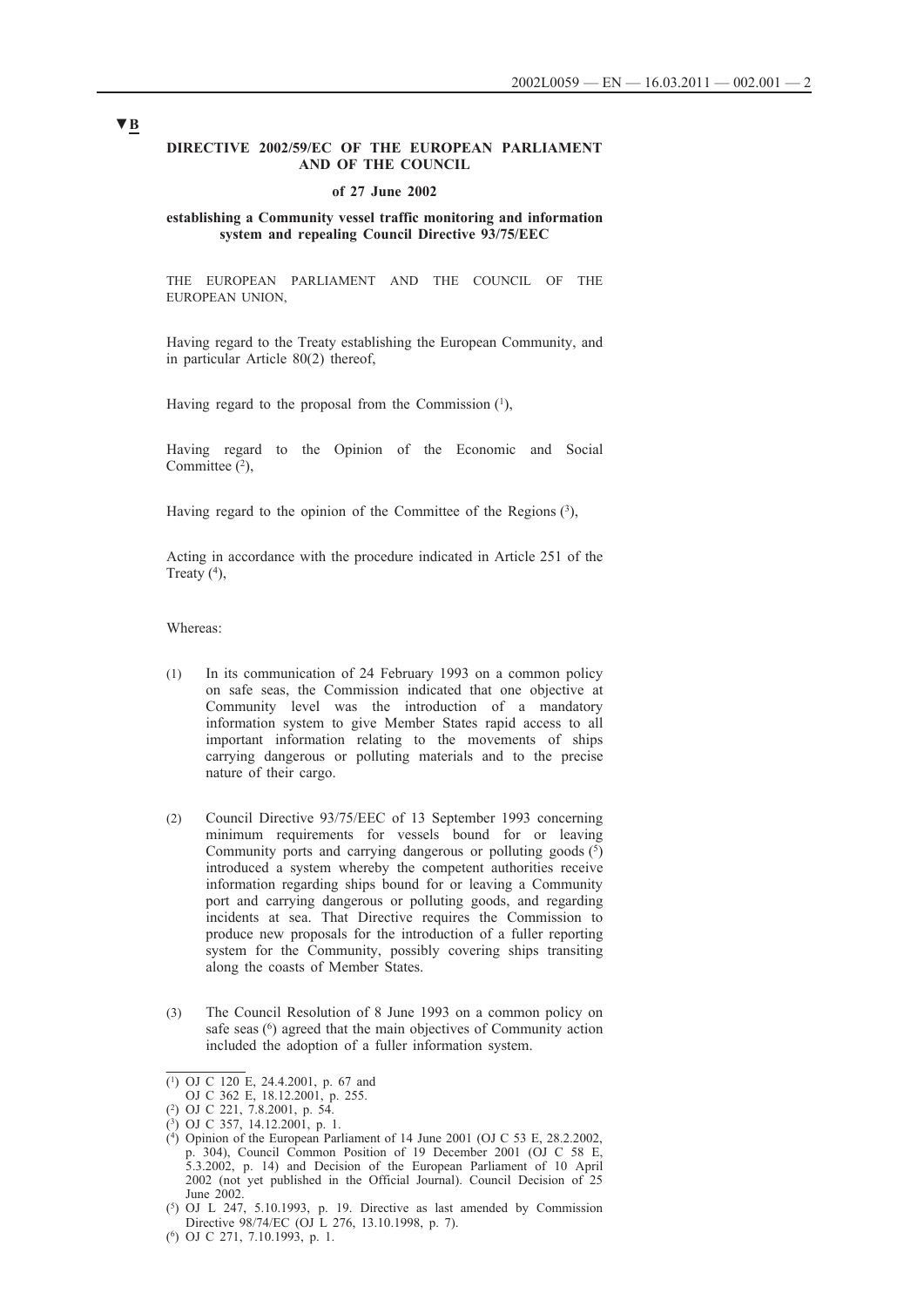- (4) Setting up a Community vessel traffic monitoring and information system should help to prevent accidents and pollution at sea and to minimise their impact on the marine and coastal environment, the economy and the health of local communities. The efficiency of maritime traffic, and in particular of the management of ships' calls into ports, also depends on ships giving sufficient advance notice of their arrival.
- (5) Several mandatory ship reporting systems have been set up along Europe's coasts, in accordance with the relevant rules adopted by the International Maritime Organisation (IMO). It ought to be ensured that ships comply with the reporting requirements in force under these systems.
- (6) Vessel traffic services and ships' routing systems have also been introduced and are playing an important part in the prevention of accidents and pollution in certain shipping areas which are congested or hazardous for shipping. It is necessary that ships use vessel traffic services and that they follow the rules applicable to ships' routing systems approved by the IMO.
- (7) Key technological progress has been made in the area of onboard equipment allowing automatic identification of ships (AIS systems) for enhanced ship monitoring, as well as voyage data recording (VDR systems or 'black boxes') to facilitate investigations following accidents. Given its importance in the formulation of a policy to prevent shipping accidents, such equipment should be made compulsory on board ships making national or international voyages which call at Community ports. The data provided by a VDR system can be used both after an accident to investigate its causes and preventively to learn the necessary lessons from such situations. Member States should encourage the use of such data for both purposes.
- (8) Member States should ensure that the coastal stations of the competent authorities have available, in addition to appropriate technical equipment, sufficient and properly qualified staff.
- (9) Accurate knowledge of dangerous or polluting goods being carried on board ships and of other relevant safety information, such as information relating to navigational incidents, is essential to the preparation and effectiveness of operations to tackle pollution or the risk of pollution at sea. Ships leaving or bound for Member States' ports must notify this information to the competent authorities or port authorities of those Member States.
- (10) To streamline and accelerate the transmission and utilisation of what may be huge amounts of information on cargo, such information ought to be sent, whenever practicable, electronically to the competent authority or port authority concerned. For the same reasons, exchanges of information between the competent authorities of the Member States should take place electronically.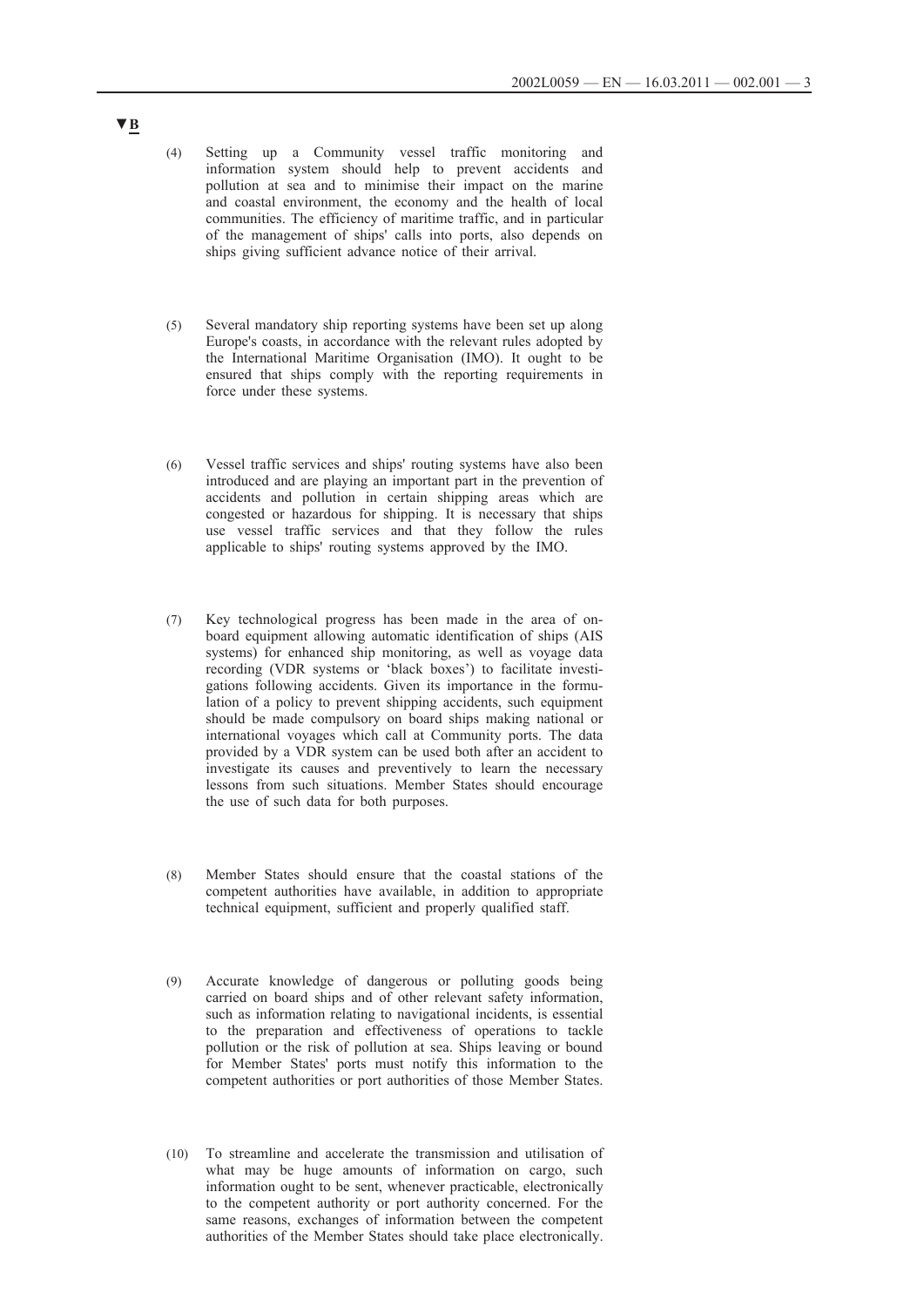- (11) Where the companies concerned have, to the satisfaction of the Member States, introduced internal procedures to ensure that information required by the Directive is sent to the competent authority without delay, it must be possible to exempt scheduled services between two or more States, of which at least one is a Member State, from the reporting requirement for each voyage.
- (12) Because of their behaviour or condition, some ships pose potential risks to the safety of shipping and the environment. Member States should pay particular attention to the monitoring of such ships, take the appropriate measures to prevent any worsening of the risk they pose, and send any relevant information they possess on these ships to the other Member States concerned. Such appropriate measures could be measures provided for by port State control activities.
- (13) Member States need to guard against the threats to maritime safety, to the safety of individuals and to the marine and coastal environment created by incidents, accidents or certain other situations at sea and by the presence of polluting slicks or packages drifting at sea. To this end, masters of ships sailing within Member States' search and rescue region/exclusive economic zone or equivalent, should report such occurrences to the coastal authorities, supplying all appropriate information. In the light of their specific situation, Member States should be given flexibility in choosing which of the abovementioned geographical areas should be covered by the reporting obligation.
- (14) In the event of an incident or accident at sea, full and complete cooperation by the parties involved in the carriage contributes significantly to the effectiveness of operations by the competent authorities.
- (15) Where a competent authority designated by a Member State considers, upon a sea state and weather forecast provided by a qualified meteorological information service, that exceptionally bad weather or sea conditions are creating a serious threat for the safety of human life or of pollution, it should inform the master of a ship, which intends to enter or leave the port, of the situation and may take any other appropriate measures. Without prejudice to the duty of assistance to ships in distress, these might include a prohibition to enter or to leave port, until the situation returns to normal. In the event of a possible risk to safety or of pollution and taking into account the specific situation in the port concerned, the competent authority may recommend ships not to leave the port. If the master chooses to leave the port, he/she does so in any case under his/her own responsibility and should state the reasons for his/her decision.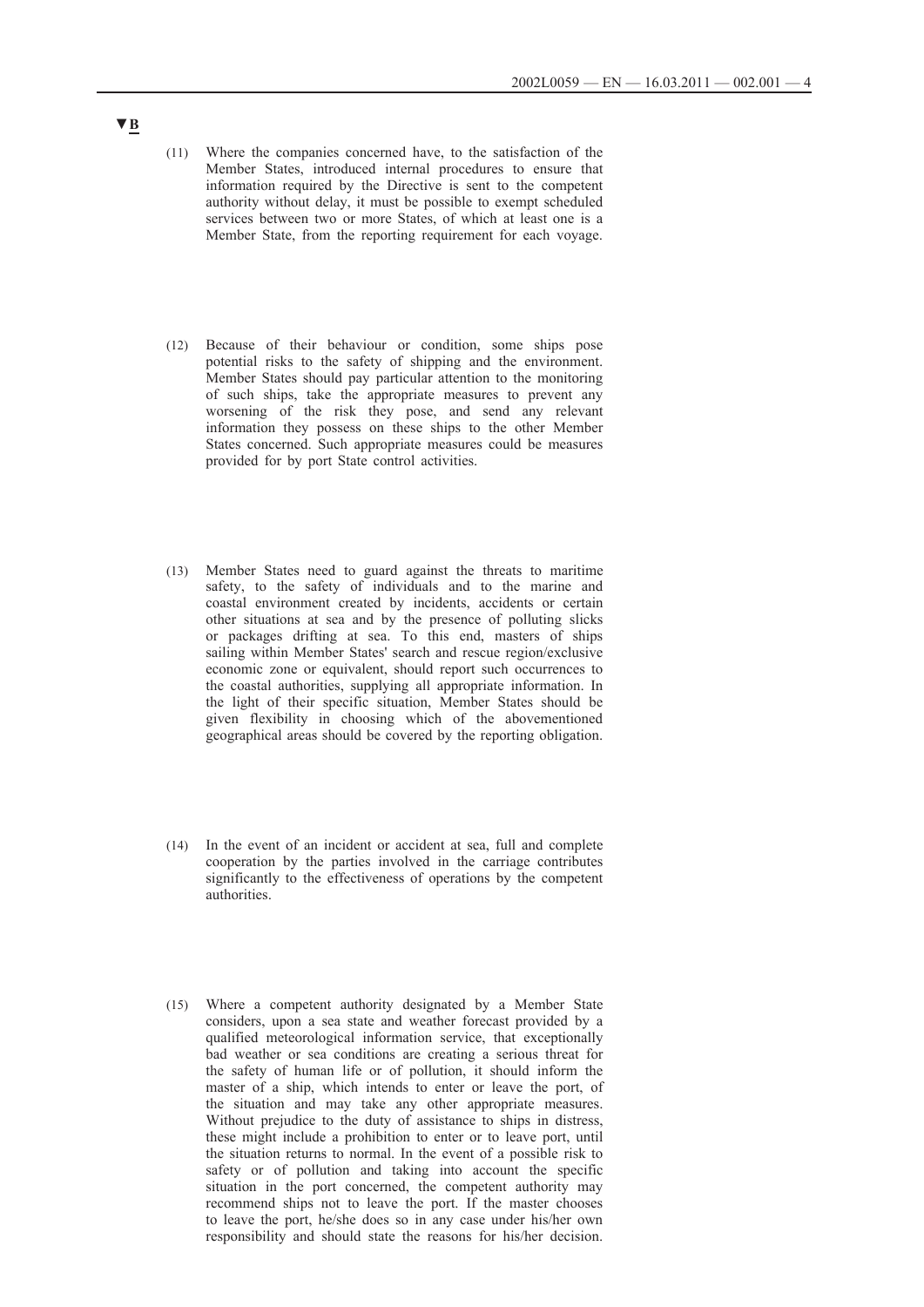- (16) Non-availability of a place of refuge may have serious consequences in the event of an accident at sea. Member States should therefore draw up plans whereby ships in distress may, if the situation so requires, be given refuge in their ports or any other sheltered area in the best conditions possible. Where necessary and feasible, these plans should include the provision of adequate means and facilities for assistance, salvage and pollution response. Ports accommodating a ship in distress should be able to rely on prompt compensation for any costs and damage involved in this operation. The Commission should therefore examine the possibilities for introducing an adequate system of compensation for ports in the Community accommodating a ship in distress and the feasibility of requiring a ship coming to a Community port to be adequately insured.
- (17) A framework for cooperation between the Member States and the Commission needs to be established to enhance the implementation of the monitoring and information system for maritime traffic, with proper communication links being established between the competent authorities and ports of the Member States. Moreover, the coverage of the ship identification and monitoring system needs to be supplemented in those shipping areas of the Community where it is insufficient. In addition, information management centres ought to be set up in the Community's maritime regions so as to facilitate the exchange or sharing of useful data in relation to traffic monitoring and the implementation of this Directive. The Member States and the Commission should also endeavour to cooperate with third countries to achieve these objectives.
- (18) The effectiveness of this Directive depends greatly on the Member States enforcing its implementation strictly. To this end, Member States must regularly carry out appropriate inspections or any other action required to ensure that the communication links established to meet the requirements of this Directive are operating satisfactorily. A system of sanctions should also be introduced to ensure that the parties concerned comply with the reporting and equipment carrying requirements laid down by this Directive.
- (19) The measures necessary for the implementation of this Directive should be adopted in accordance with Council Decision 1999/468/EC of 28 June 1999 laying down the procedures for the exercise of implementing powers conferred on the Commission (1).
- (20) Certain provisions of this Directive may be amended by that procedure so as to take account of the development of Community and international instruments and of experience gained in implementing this Directive, in so far as such amendments do not broaden the scope of the Directive. A useful tool for the Commission to evaluate the experience gained in implementing the Directive is an adequate reporting by Member States on such implementation.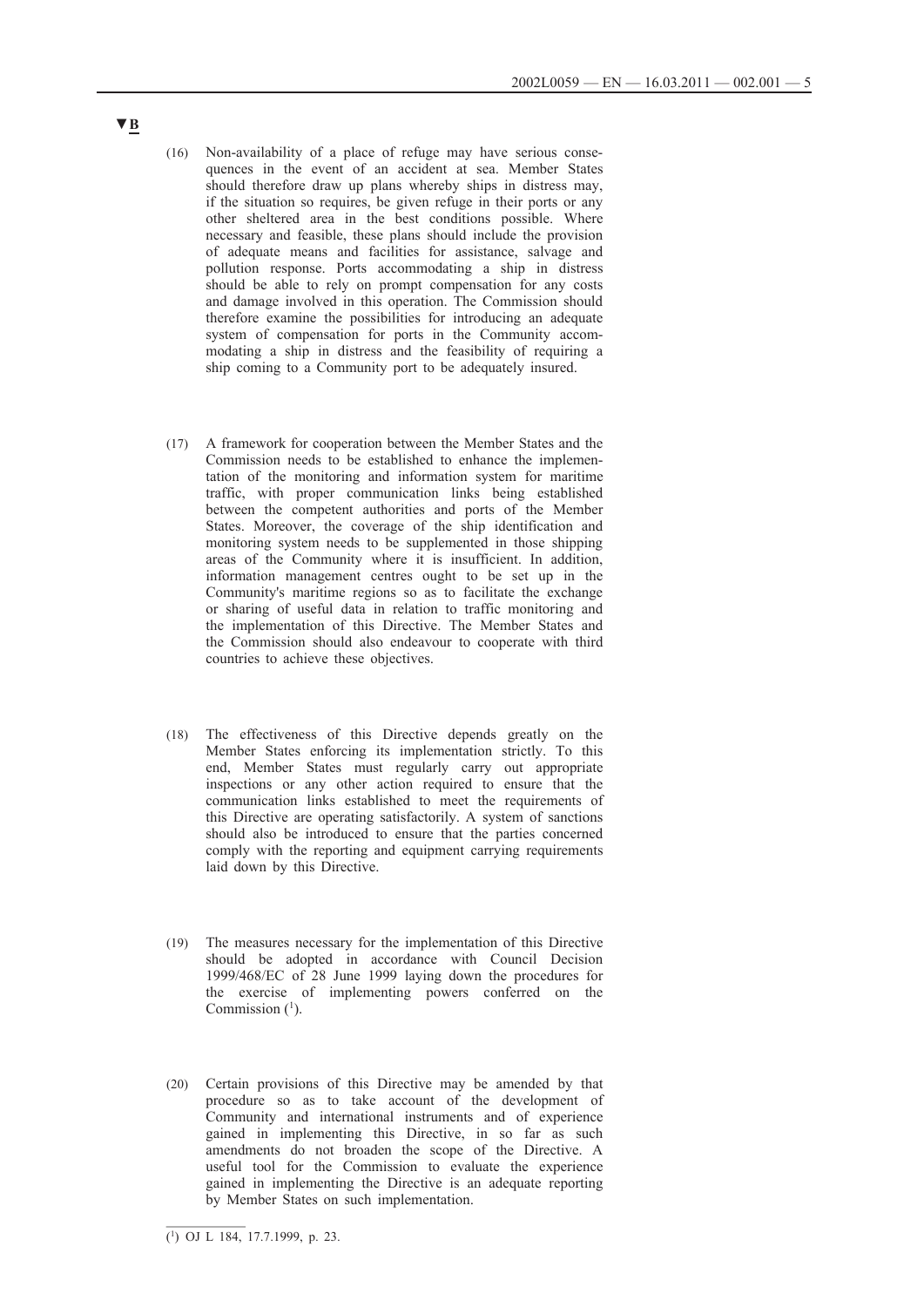- (21) The provisions of Directive 93/75/EEC are significantly reinforced, extended and amended by this Directive. Accordingly, Directive 93/75/EEC should be repealed.
- (22) Since the objectives of the proposed action, namely the enhancing of the safety and efficiency of maritime traffic, cannot be sufficiently achieved by the Member States and can therefore, by reason of the scale or effects of the proposed action, be better achieved at Community level, the Community may adopt measures, in accordance with the principle of subsidiarity as set out in Article 5 of the Treaty. In accordance with the principle of proportionality, as set out in that Article, this Directive does not go beyond what is necessary in order to achieve those objectives,

HAVE ADOPTED THIS DIRECTIVE:

## *Article 1*

## **Purpose**

The purpose of this Directive is to establish in the Community a vessel traffic monitoring and information system with a view to enhancing the safety and efficiency of maritime traffic, improving the response of authorities to incidents, accidents or potentially dangerous situations at sea, including search and rescue operations, and contributing to a better prevention and detection of pollution by ships.

Member States shall monitor and take all necessary and appropriate measures to ensure that the masters, operators or agents of ships, as well as shippers or owners of dangerous or polluting goods carried on board such ships, comply with the requirements under this Directive.

### *Article 2*

#### **Scope**

1. This Directive applies to ships of 300 gross tonnage and upwards, unless stated otherwise.

2. **►M1** Unless otherwise provided, this Directive shall not apply to:  $\blacktriangleleft$ 

- (a) warships, naval auxiliaries and other ships owned or operated by a Member State and used for non-commercial public service;
- (b) fishing vessels, traditional ships and recreational craft with a length of less than 45 metres;

## **▼M1**

(c) bunkers on ships below 1 000 gross tonnage and ships' stores and equipment for use on board all ships.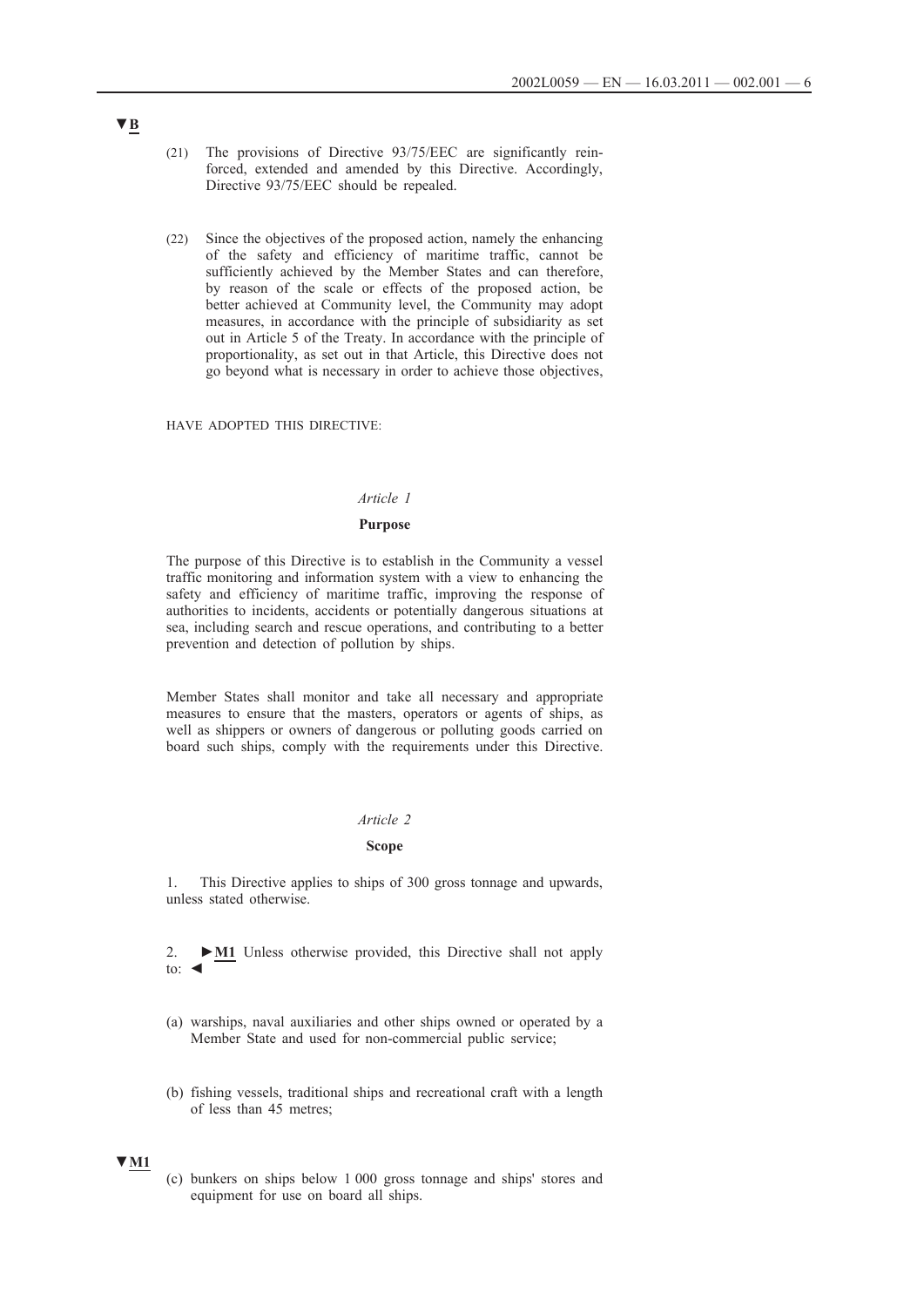### *Article 3*

## **Definitions**

For the purpose of this Directive

- (a) **►M1** 'Relevant international instruments' means the following instruments, in their up-to-date version:' ◄
	- MARPOL means the International Convention for the Prevention of Pollution from Ships, 1973 and the 1978 Protocol thereto;
	- SOLAS means the International Convention for the Safety of Life at Sea, together with the protocols and amendments thereto;
	- the International Convention on Tonnage Measurement of Ships, 1969;
	- the International Convention relating to Intervention on the High Seas in Cases of Oil Pollution Casualties, 1969 and its 1973 Protocol relating to Intervention on the High Seas in Cases of Pollution by Substances other than Oil;
	- SAR Convention means the International Convention on Maritime Search and Rescue, 1979;
	- ISM Code means the International Safety Management Code;
	- IMDG Code means the International Maritime Dangerous Goods Code;
	- IBC Code means the IMO International Code for the construction and equipment of ships carrying dangerous chemicals in bulk;
	- IGC Code means the IMO International Code for the construction and equipment of ships carrying liquefied gases in bulk;
	- BC Code means the IMO Code of Safe Practice for Solid Bulk Cargoes;
	- INF Code means the IMO Code for the Safe Carriage of Irradiated Nuclear Fuel, Plutonium and High-Level Radioactive Wastes in Flasks on board Ships;
	- IMO Resolution A.851(20) means International Maritime Organisation Resolution 851(20) entitled 'General principles for ship reporting systems and ship reporting requirements, including guidelines for reporting incidents involving dangerous goods, harmful substances and/or marine pollutants';
- **▼M1**
- IMO Resolution A.917(22) means International Maritime Organisation Resolution 917(22) entitled Guidelines for the onboard use of AIS, as amended by IMO Resolution A.956(23);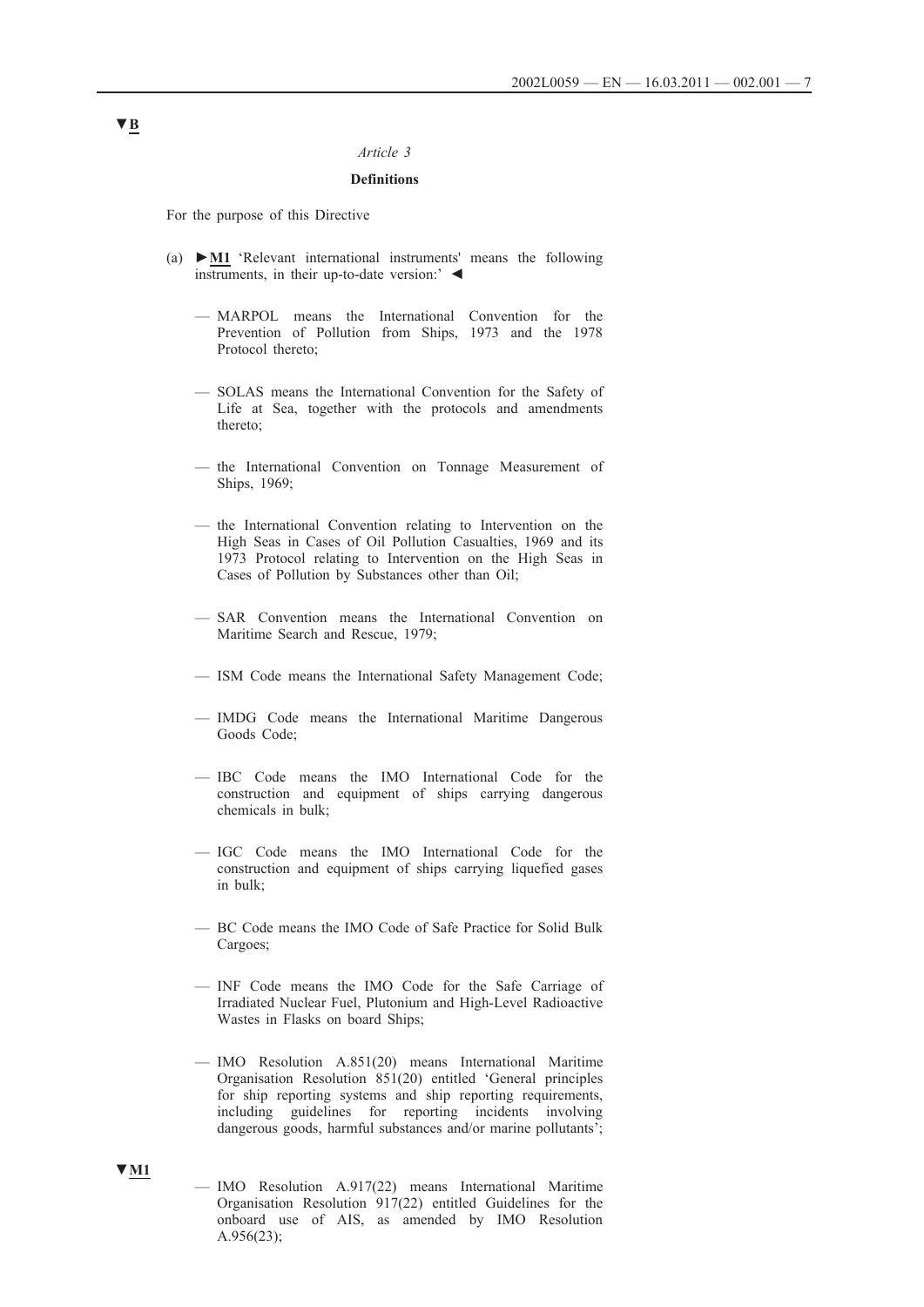- IMO Resolution A.949(23) means International Maritime Organisation Resolution 949(23) entitled Guidelines on places of refuge for ships in need of assistance;
- IMO Resolution A.950(23) means International Maritime Organisation Resolution 950(23) entitled Maritime assistance services (MAS);
- IMO guidelines on the fair treatment of seafarers in the event of a maritime accident means the guidelines as annexed to resolution LEG. 3(91) of the IMO Legal Committee of 27 April 2006 and as approved by the Governing Body of the ILO in its 296th session of 12 to 16 June 2006;

- (b) 'operator' means the owner or manager of a ship;
- (c) 'agent' means any person mandated or authorised to supply information on behalf of the operator of the ship;
- (d) 'shipper' means any person by whom or in whose name or on whose behalf a contract of carriage of goods has been concluded with a carrier;
- (e) 'company' means a company within the meaning of Regulation 1(2) of Chapter IX of the SOLAS Convention;
- (f) 'ship' means any sea-going vessel or craft;
- (g) 'dangerous goods' means:
	- goods classified in the IMDG Code,
	- dangerous liquid substances listed in Chapter 17 of the IBC Code,
	- liquefied gases listed in Chapter 19 of the IGC Code,
	- solids referred to in Appendix B of the BC Code.

Also included are goods for the carriage of which appropriate preconditions have been laid down in accordance with paragraph 1.1.3 of the IBC Code or paragraph 1.1.6 of the IGC Code;

- (h) 'polluting goods' means:
	- oils as defined in Annex I to the MARPOL Convention,
	- noxious liquid substances as defined in Annex II to the MARPOL Convention,
	- harmful substances as defined in Annex III to the MARPOL Convention;
- (i) 'cargo transport unit' means a road freight vehicle, a railway freight wagon, a freight container, a road tank vehicle, a railway wagon, or portable tank;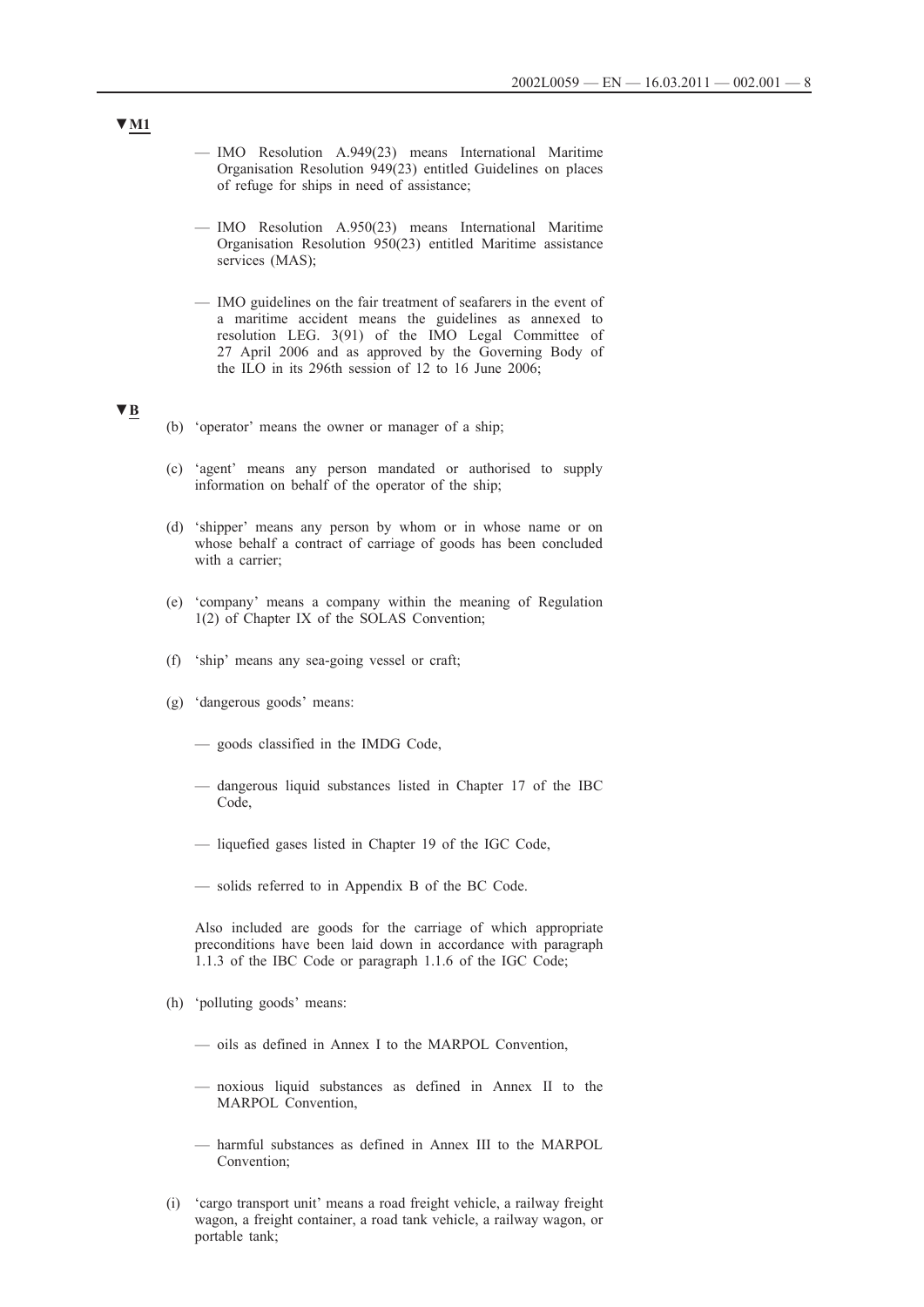(j) 'address' means the name and the communication links whereby contact may, where necessary, be made with the operator, agent, port authority, competent authority or any other authorised person or body in possession of detailed information regarding the ship's cargo;

## **▼M1**

(k) 'competent authorities' means the authorities and organisations designated by Member States to perform functions under this Directive;

## **▼B**

- (l) 'port authority' means the competent authority or body designated by Member States for each port to receive and pass on information reported pursuant to this Directive;
- (m) 'place of refuge' means a port, the part of a port or another protective berth or anchorage or any other sheltered area identified by a Member State for accommodating ships in distress;
- (n) 'coastal station' means any of the following, designated by Member States pursuant to this Directive: a vessel traffic service; a shore-based installation responsible for a mandatory reporting system approved by the IMO; or a body responsible for coordinating search and rescue operations or operations to tackle pollution at sea;
- (o) 'vessel traffic service (VTS)' means a service designed to improve the safety and efficiency of vessel traffic and to protect the environment, which has the capability to interact with the traffic and to respond to traffic situations developing in the VTS area;
- (p) 'ship's routing system' means any system of one or more routes or routing measures aimed at reducing the risk of casualties; it includes traffic separation schemes, two-way routes, recommended tracks, areas to be avoided, inshore traffic zones, roundabouts, precautionary areas and deep-water routes;
- (q) 'traditional ships' means all kinds of historical ships and their replicas including those designed to encourage and promote traditional skills and seamanship, that together serve as living cultural monuments, operated according to traditional principles of seamanship and technique;
- (r) 'casualty' means a casualty within the meaning of the IMO Code for the investigation of marine casualties and incidents;

## **▼M1**

(s) 'SafeSeaNet' means the Community maritime information exchange system developed by the Commission in cooperation with the Member States to ensure the implementation of Community legislation;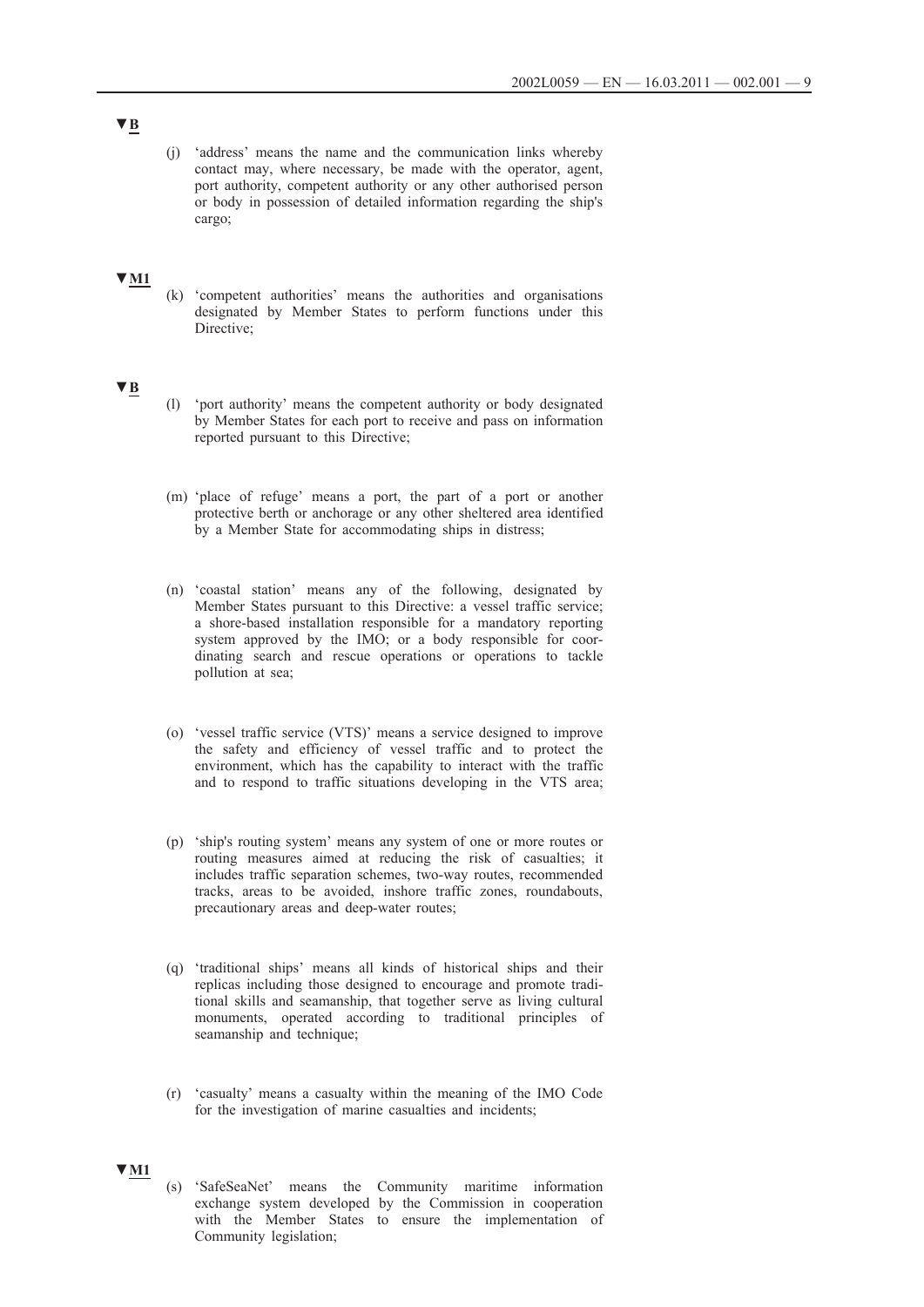- (t) 'scheduled service' means a series of ship crossings operated so as to serve traffic between the same two or more ports, either according to a published timetable or with crossings so regular or frequent that they constitute a recognisable systematic series;
- (u) 'fishing vessel' means any vessel equipped for commercial exploitation of living aquatic resources;
- (v) 'ship in need of assistance' means, without prejudice to the provisions of the SAR Convention concerning the rescue of persons, a ship in a situation that could give rise to its loss or an environmental or navigational hazard;
- (w) 'LRIT' means a system for the long-range identification and tracking of ships in accordance with SOLAS regulation V/19-1.

#### TITLE I

## **SHIP REPORTING AND MONITORING**

## *Article 4*

#### **Notification prior to entry into ports of the Member States**

The operator, agent or master of a ship bound for a port of a Member State shall notify the information in Annex I(1) to the port authority:

- (a) at least twenty-four hours in advance; or
- (b) at the latest, at the time the ship leaves the previous port, if the voyage time is less than twenty-four hours; or
- (c) if the port of call is not known or it is changed during the voyage, as soon as this information is available.

2. Ships coming from a port outside the Community and bound for a port of a Member State carrying dangerous or polluting goods, shall comply with the notification obligations of Article 13.

### *Article 5*

### **Monitoring of ships entering the area of mandatory ship reporting systems**

1. The Member State concerned shall monitor and take all necessary and appropriate measures to ensure that all ships entering the area of a mandatory ship reporting system, adopted by the IMO according to Regulation 11 Chapter V of the SOLAS Convention and operated by one or more States, of which at least one is a Member State, in accordance with the relevant guidelines and criteria developed by the IMO, comply with that system in reporting the information required without prejudice to additional information required by a Member State in accordance with IMO Resolution A.851(20).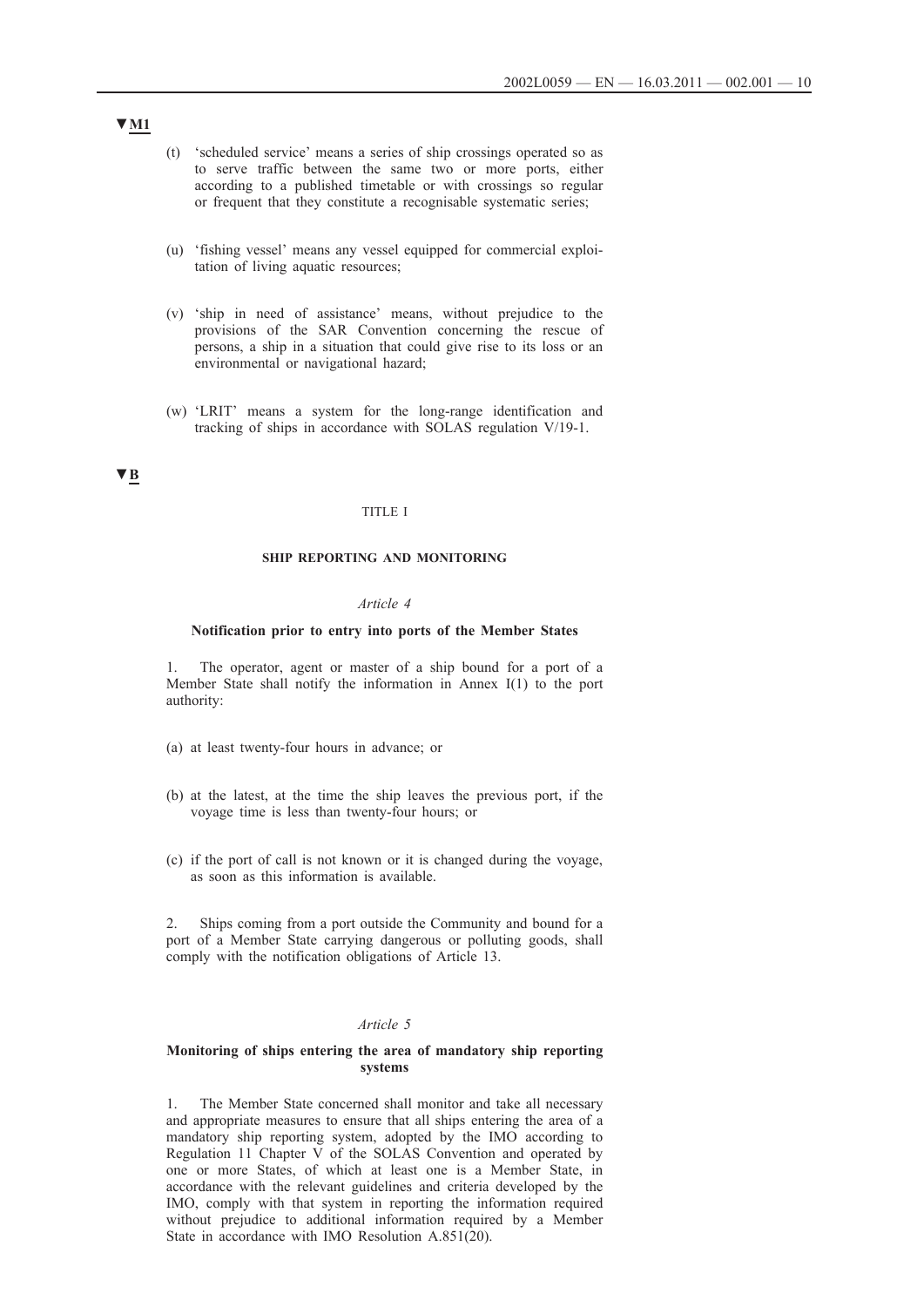When submitting a new mandatory ship reporting system to the IMO for adoption or a proposal to amend an existing reporting system, a Member State shall include in its proposal at least the information referred to in Annex I(4).

### *Article 6*

## **Use of automatic identification systems**

1. Any ship calling at a port of a Member State must, in accordance with the timetable set out in Annex II(I), be fitted with an AIS which meets the performance standards drawn up by the IMO.

2. Ships fitted with an AIS, shall maintain it in operation at all times except where international agreements, rules or standards provide for the protection of navigational information.

## **▼M1**

## *Article 6a*

#### **Use of automatic identification systems (AIS) by fishing vessels**

Any fishing vessel with an overall length of more than 15 metres and flying the flag of a Member State and registered in the Community, or operating in the internal waters or territorial sea of a Member State, or landing its catch in the port of a Member State shall, in accordance with the timetable set out in Annex II, part I(3), be fitted with an AIS (Class A) which meets the performance standards drawn up by the IMO.

Fishing vessels equipped with AIS shall maintain it in operation at all times. In exceptional circumstances, AIS may be switched off where the master considers this necessary in the interest of the safety or security of his vessel.

### *Article 6b*

## **Use of systems for the long-range identification and tracking of ships (LRIT)**

1. Ships to which SOLAS regulation V/19-1 and the performance standards and functional requirements adopted by the IMO apply shall carry LRIT equipment complying with that regulation, when calling at a port of a Member State.

Member States and the Commission shall cooperate to determine the requirements concerning the fitting of equipment for transmitting LRIT information on board ships sailing in waters within the coverage of AIS fixed-based stations of Member States, and shall submit to the IMO any appropriate measures.

2. The Commission shall cooperate with Member States to establish an LRIT European Data Centre in charge of processing long-range identification and tracking information.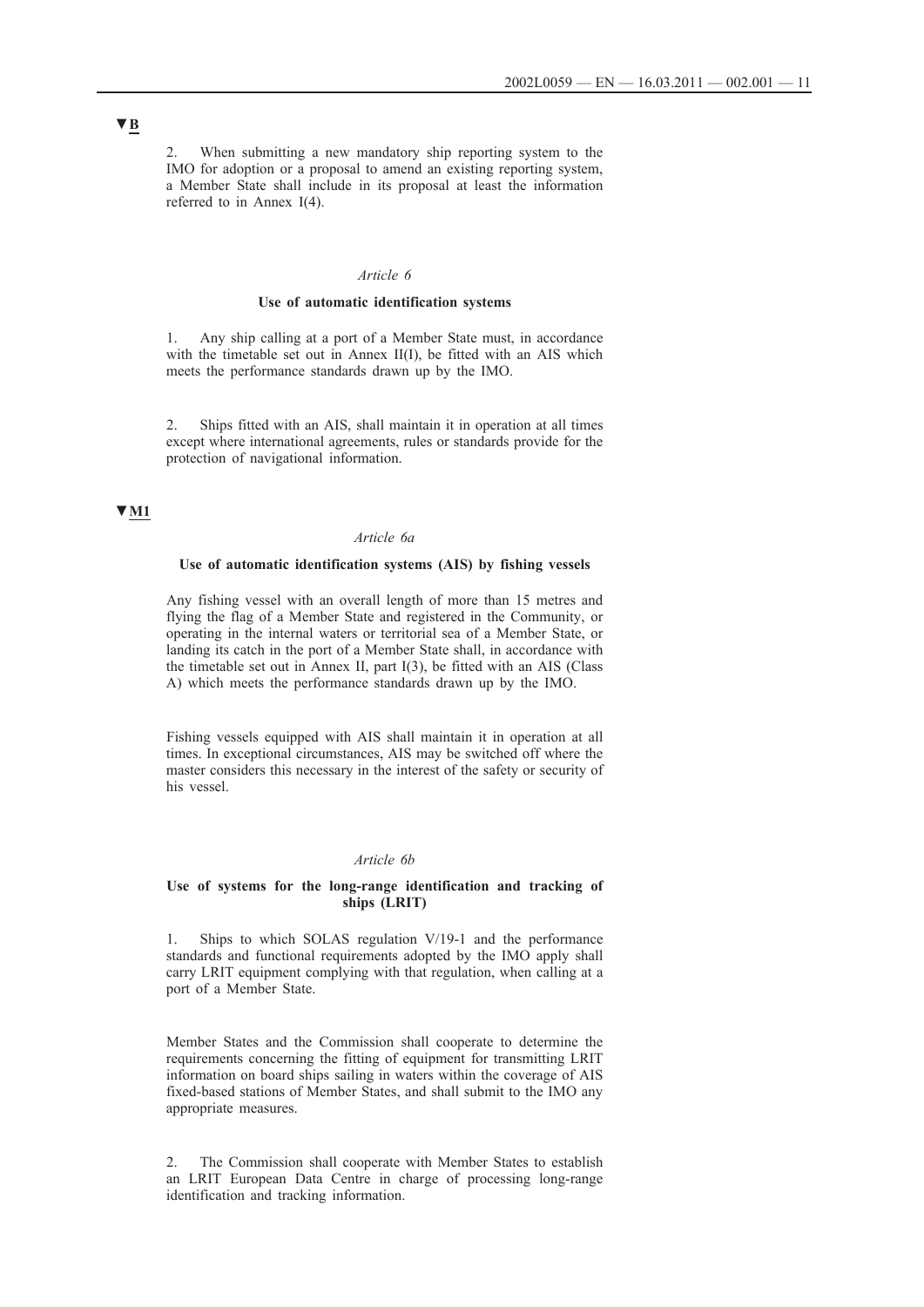### *Article 7*

## **Use of ship's routing systems**

1. Member States shall monitor and take all necessary and appropriate measures to ensure that all ships entering the area of a mandatory ships' routing system adopted by the IMO according to Regulation 10 Chapter V of the SOLAS Convention and operated by one or more States, of which at least one is a Member State, use the system in accordance with the relevant guidelines and criteria developed by the IMO.

When implementing a ship's routing system, which has not been adopted by the IMO, under their responsibility, Member States shall take into account, wherever possible, the guidelines and criteria developed by the IMO and promulgate all information necessary for the safe and effective use of the ship's routing system.

## *Article 8*

### **Monitoring of the compliance of ships with vessel traffic services**

Member States shall monitor and take all necessary and appropriate measures to ensure that:

- (a) ships entering the area of applicability of a VTS operated by one or more States, of which at least one is a Member State, within their territorial sea and based on the guidelines developed by the IMO, participate in, and comply with, the rules of that VTS;
- (b) ships flying the flag of a Member State or ships bound for a port of a Member State and entering the area of applicability of such a VTS outside the territorial sea of a Member State and based on the guidelines developed by the IMO, comply with the rules of that VTS;
- (c) ships flying the flag of a third State and not bound for a port in a Member State entering a VTS area outside the territorial sea of a Member State, follow the rules of that VTS wherever possible. Member States should report to the flag State concerned any apparent serious breach of those rules in such a VTS area.

### *Article 9*

### **Infrastructure for ship reporting systems, ships' routing systems and vessel traffic services**

1. Member States shall take all necessary and appropriate measures to provide themselves gradually, on a time-schedule compatible with the timetable set out in Annex II(I), with appropriate equipment and shorebased installations for receiving and utilising the AIS information taking into account a necessary range for transmission of the reports.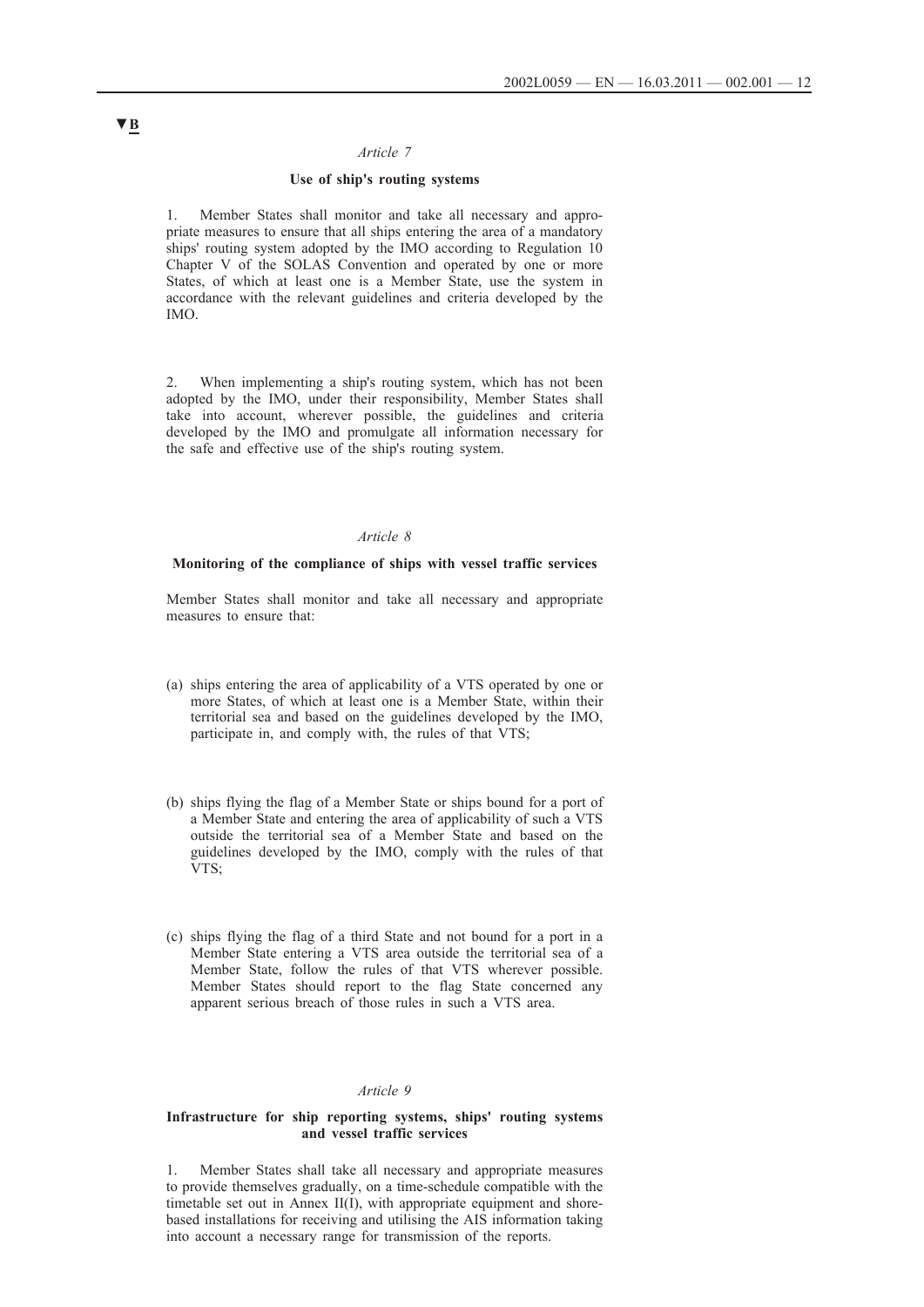2. The process of building up all necessary equipment and shorebased installations for implementing this Directive shall be completed by the end of 2007. Member States shall ensure that the appropriate equipment for relaying the information to, and exchanging it between, the national systems of Member States shall be operational at the latest one year thereafter.

3. Member States shall ensure that the coastal stations in charge of monitoring the compliance with vessel traffic services and ships' routing systems have sufficient and properly qualified staff available, as well as appropriate means of communication and ship monitoring and that they operate in accordance with the relevant IMO guidelines.

## *Article 10*

#### **Voyage data recorder systems**

1. Member States shall monitor and take all necessary and appropriate measures to ensure that ships calling at a port of a Member State are fitted with a voyage data recorder (VDR) system in accordance with the rules laid down in Annex II(II). Any exemptions granted to ro-ro ferries or high-speed passenger craft under Article 4(1)(d) of Council Directive 1999/35/EC of 29 April 1999 on a system of mandatory surveys for the safe operation of regular ro-ro ferry and high-speed passenger craft services  $(1)$  shall terminate on 5 August 2002.

2. Data which have been collected from a VDR system shall be made available to the Member State concerned in the event of an investigation following a casualty occurring within the waters under the jurisdiction of a Member State. Member States shall ensure that such data are used in the investigation and are properly analysed. Member States shall ensure that the findings of the investigation are published as soon as possible after its conclusion.

## **▼M2** \_\_\_\_\_\_\_\_\_\_

**▼B**

#### TITLE II

## **NOTIFICATION OF DANGEROUS OR POLLUTING GOODS ON BOARD SHIPS (HAZMAT)**

**▼M1**

#### *Article 12*

### **Information requirements concerning the transport of dangerous goods**

1. No dangerous or polluting goods shall be offered for carriage or taken on board any ship, irrespective of its size, in the port of a Member State unless a declaration has been delivered to the master or operator before the goods are taken on board containing the following information:

(a) the information listed in Annex I(2);

## $\overline{(^1)}$  OJ L 138, 1.6.1999, p. 1.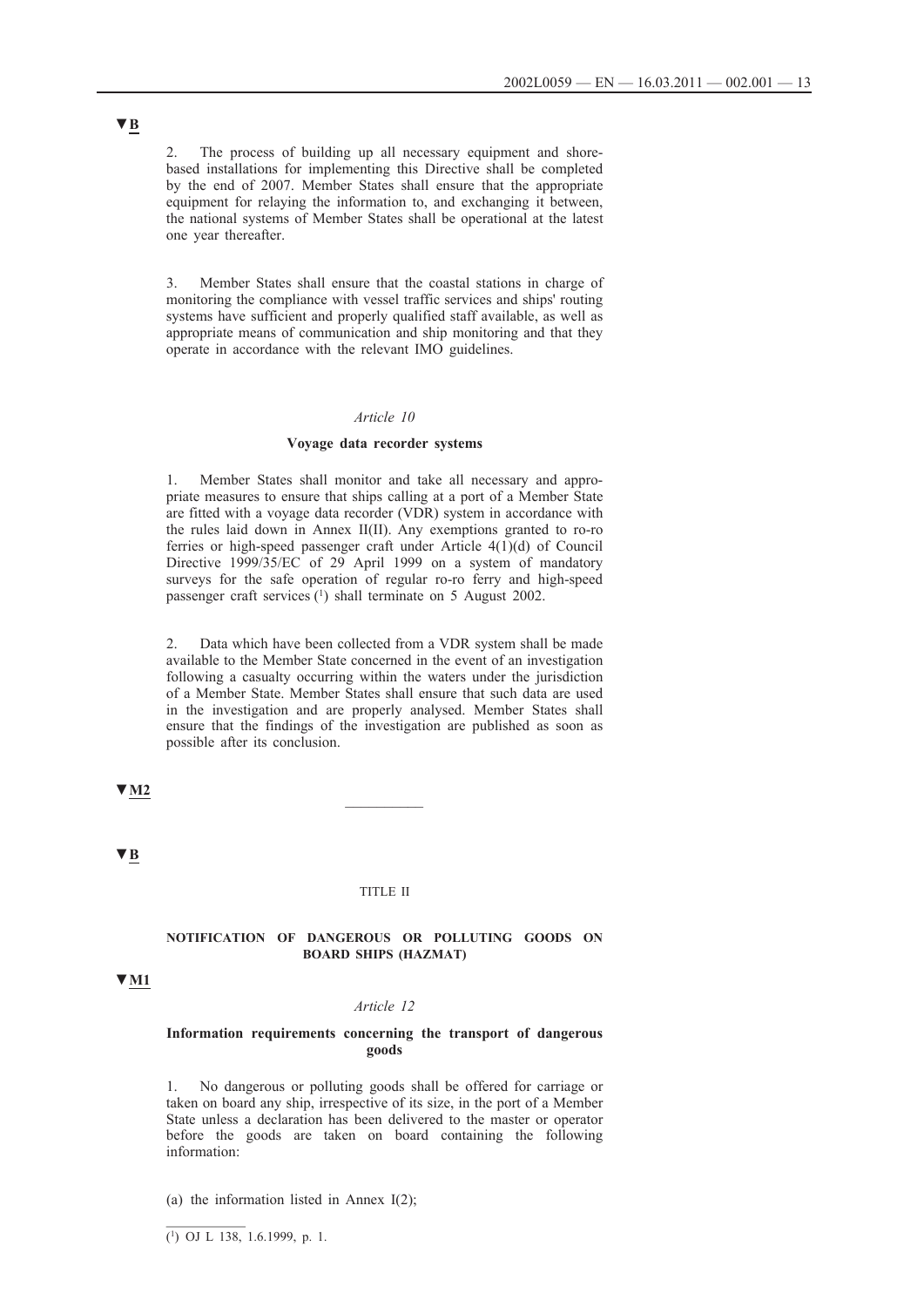(b) for the substances referred to in Annex I to the Marpol Convention, the safety data sheet detailing the physico-chemical characteristics of the products, including, where applicable, their viscosity expressed in cSt at 50 °C and their density at 15 °C and the other data contained in the safety data sheet in accordance with IMO Resolution MSC.286(86);

## **▼M1**

(c) the emergency numbers of the shipper or any other person or body in possession of information on the physico-chemical characteristics of the products and on the action to be taken in an emergency.

2. Vessels coming from a port outside the Community and calling at a port of a Member State which have dangerous or polluting goods on board shall be in possession of a declaration, as provided for by the shipper, containing the information required under paragraph 1(a), (b) and (c).

3. It shall be the duty and responsibility of the shipper to deliver to the master or operator such a declaration, and to ensure that the shipment offered for carriage is indeed the one declared in accordance with paragraph 1.

**▼B**

## *Article 13*

#### **Notification of dangerous or polluting goods carried on board**

1. The operator, agent or master of a ship, irrespective of its size, carrying dangerous or polluting goods and leaving a port of a Member State shall, at the latest at the moment of departure, notify the information indicated in Annex I(3) to the competent authority designated by that Member State.

2. The operator, agent or master of a ship, irrespective of its size, carrying dangerous or polluting goods coming from a port located outside the Community and bound for a port of a Member State or an anchorage located in a Member State's territorial waters shall, at the latest upon departure from the loading port or as soon as the port of destination or the location of the anchorage is known, if this information is unavailable at the moment of departure, notify the information indicated in Annex I(3) to the competent authority of the Member State in which the first port of destination or anchorage is located.

3. Member States may put in place a procedure authorising the operator, agent or master of a ship referred to in paragraphs 1 and 2 to notify the information listed in Annex I(3) to the port authority of the port of departure or destination in the Community, as appropriate.

The procedure put in place must ensure that the competent authority has access to the information indicated in Annex I(3) at all times should it be needed. To this end, the port authority concerned shall retain the information listed in Annex I(3) long enough for it to be usable in the event of an incident or accident at sea. The port authority shall take the necessary measures to provide this information electronically and without delay to the competent authority, 24 hours a day upon request.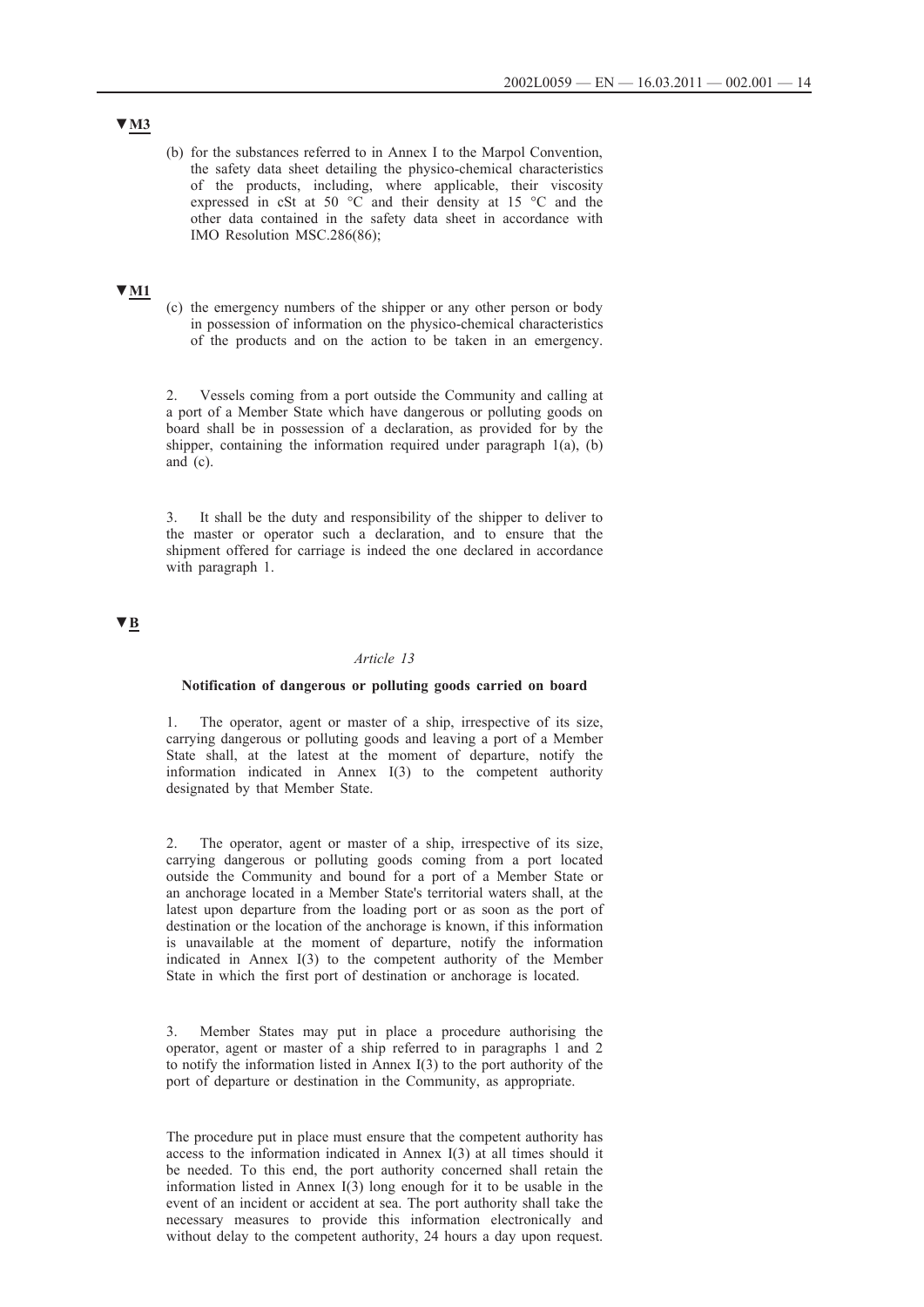4. The operator, agent or master of the ship must communicate the cargo information indicated in Annex I(3) to the port authority or the competent authority.

The information must be transferred electronically whenever practicable. The electronic message exchange must use the syntax and procedures set out in Annex III.

### *Article 14*

### **Computerised exchange of data between Member States**

Member States shall cooperate to ensure the interconnection and interoperability of the national systems used to manage the information indicated in Annex I.

Communication systems set up pursuant to the first subparagraph must display the following features:

- (a) data exchange must be electronic and enable messages notified in accordance with Article 13 to be received and processed;
- (b) the system must allow information to be transmitted 24 hours a day;

#### **▼M1**

(c) upon request, through SafeSeaNet, and if needed for the purpose of maritime safety or security or the protection of the maritime environment, Member States shall be able to send information on the ship and the dangerous or polluting goods on board to the national and local competent authorities of another Member State without delay.

### *Article 15*

### **Exemptions**

1. Member States may exempt scheduled services performed between ports located on their territory from the requirements of Articles 4 and 13 provided the following conditions are met:

- (a) the company operating those scheduled services keeps and updates a list of the ships concerned and sends that list to the competent authority concerned;
- (b) for each voyage performed, the information listed in Parts 1 or 3, as appropriate, of Annex I is kept available for the competent authority upon request. The company shall establish an internal system to ensure that, upon request 24 hours a day and without delay, such information can be sent to the competent authority electronically, in accordance with Article 4(1) or Article 13(4), as appropriate;
- (c) any deviations from the estimated time of arrival at the port of destination or pilot station of three hours or more are notified to the port of arrival or to the competent authority in accordance with Article 4 or Article 13, as appropriate;
- (d) exemptions are only granted to individual vessels as regards a specific service.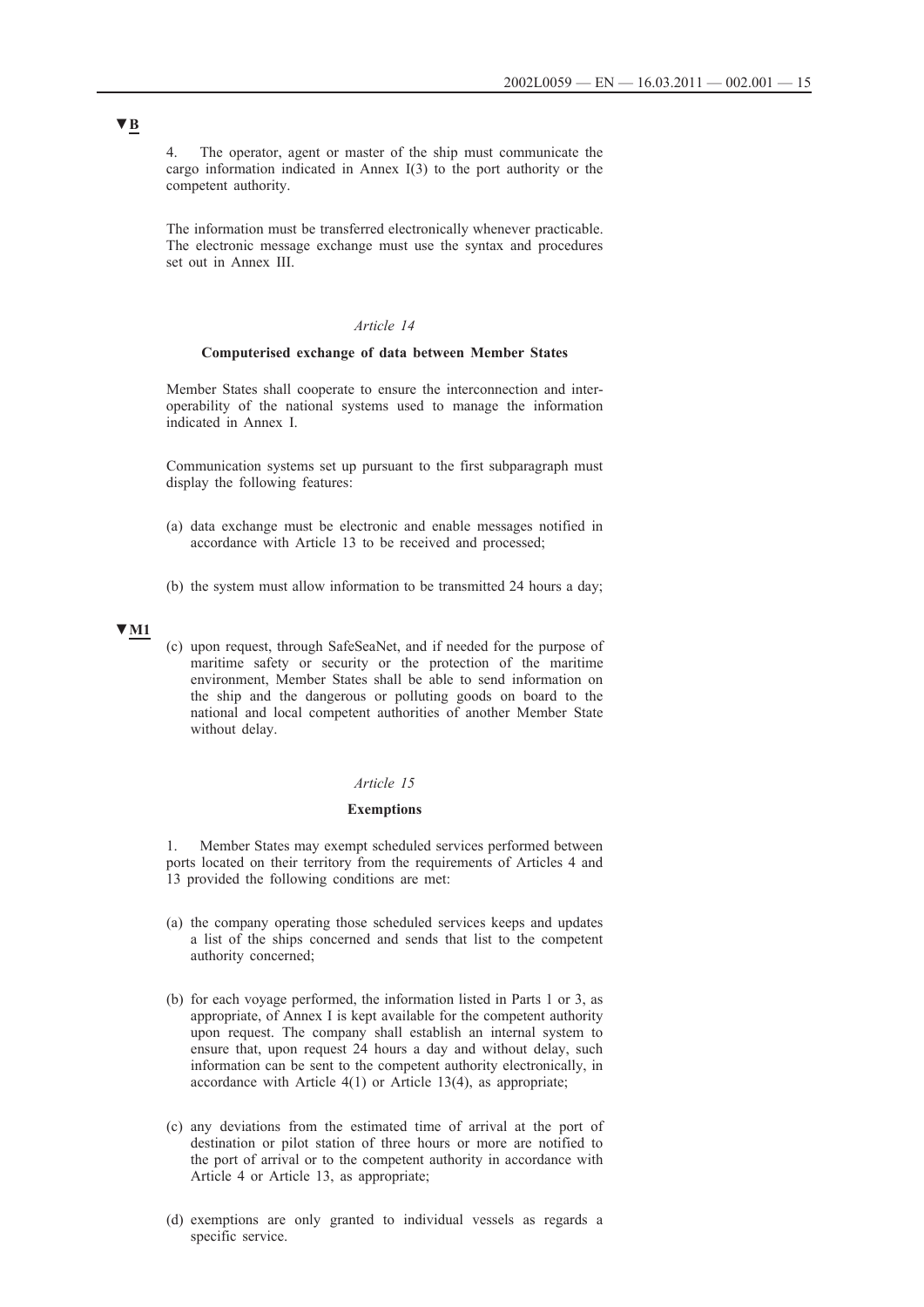For the purposes of the first subparagraph, the service shall not be regarded as a scheduled service unless it is intended to be operated for a minimum of one month.

Exemptions from the requirements of Articles 4 and 13 shall be limited to voyages of a scheduled duration of up to 12 hours.

2. When an international scheduled service is operated between two or more States, of which at least one is a Member State, any of the Member States involved may request the other Member States to grant an exemption for that service. All Member States involved, including the coastal States concerned, shall collaborate in granting an exemption to the service concerned in accordance with the conditions set out in paragraph 1.

3. Member States shall periodically check that the conditions set out in paragraphs 1 and 2 are being met. Where at least one of these conditions is no longer being met, Member States shall immediately withdraw the benefit of the exemption from the company concerned.

4. Member States shall communicate to the Commission a list of companies and ships to which an exemption has been granted under this Article, as well as any updates to that list.

### **▼B**

### TITLE III

## **MONITORING OF HAZARDOUS SHIPS AND INTERVENTION IN THE EVENT OF INCIDENTS AND ACCIDENTS AT SEA**

## *Article 16*

## **Transmission of information concerning certain ships**

Ships meeting the criteria set out below shall be considered to be ships posing a potential hazard to shipping or a threat to maritime safety, the safety of individuals or the environment:

- (a) ships which, in the course of their voyage:
	- have been involved in incidents or accidents at sea as referred to in Article 17; or
	- have failed to comply with the notification and reporting requirements imposed by this Directive; or
	- have failed to comply with the applicable rules in ships' routing systems and VTS placed under the responsibility of a Member State;
- (b) ships in respect of which there is proof or presumptive evidence of deliberate discharges of oil or other infringements of the MARPOL Convention in waters under the jurisdiction of a Member State;
- (c) ships which have been refused access to ports of the Member States or which have been the subject of a report or notification by a Member State in accordance with Annex I-1 to Council Directive 95/21/EC of 19 June 1995 on port State control of shipping (1);

<sup>(1)</sup> OJ L 157, 7.7.1995, p. 1. Directive as last amended by Directive 2001/106/EC of the European Parliament and of the Council (OJ L 19, 22.1.2002, p. 17).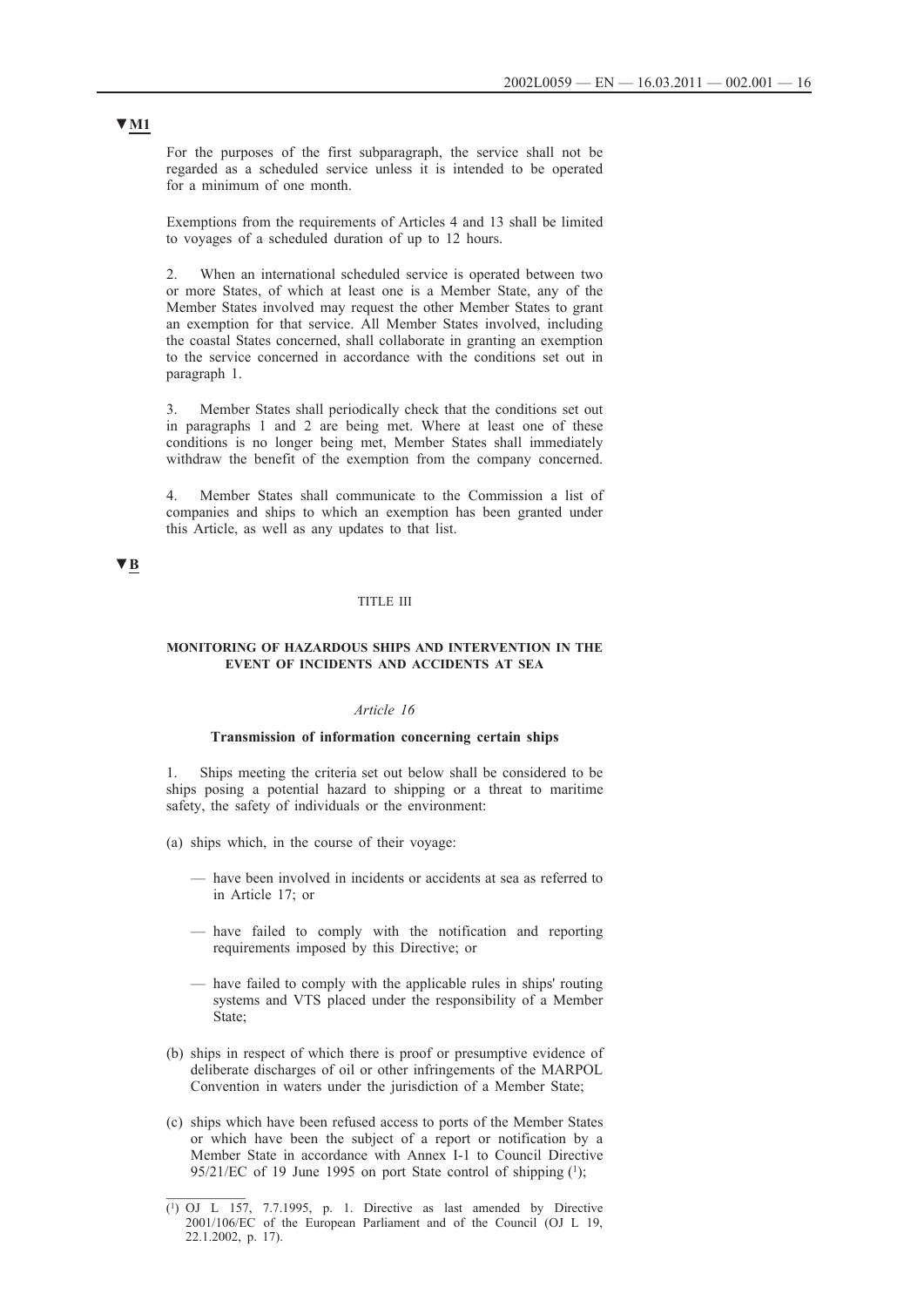- (d) ships which have failed to notify, or do not have, insurance certificates or financial guarantees pursuant to any Community legislation and international rules;
- (e) ships which have been reported by pilots or port authorities as having apparent anomalies which may prejudice their safe navigation or create a risk for the environment.

2. Coastal stations holding relevant information on the ships referred to in paragraph 1 shall communicate it to the coastal stations concerned in the other Member States located along the planned route of the ship.

3. Member States shall ensure that the information communicated to them under paragraph 2 is transmitted to the relevant port authorities and/or any other authority designated by the Member State. Within the limits of their available staff capacity, Member States shall carry out any appropriate inspection or verification in their ports either on their own initiative or at the request of another Member State, without prejudice to any port State control obligation. They shall inform all Member States concerned of the results of the action they take.

### *Article 17*

#### **Reporting of incidents and accidents at sea**

Without prejudice to international law and with a view to preventing or mitigating any significant threat to maritime safety, the safety of individuals or the environment, Member States shall monitor and take all appropriate measures to ensure that the master of a ship sailing within their search and rescue region/exclusive economic zone or equivalent, immediately reports to the coastal station responsible for that geographical area:

- (a) any incident or accident affecting the safety of the ship, such as collision, running aground, damage, malfunction or breakdown, flooding or shifting of cargo, any defects in the hull or structural failure;
- (b) any incident or accident which compromises shipping safety, such as failures likely to affect the ship's manoeuvrability or seaworthiness, or any defects affecting the propulsion system or steering gear, the electrical generating system, navigation equipment or communications equipment;
- (c) any situation liable to lead to pollution of the waters or shore of a Member State, such as the discharge or threat of discharge of polluting products into the sea;
- (d) any slick of polluting materials and containers or packages seen drifting at sea.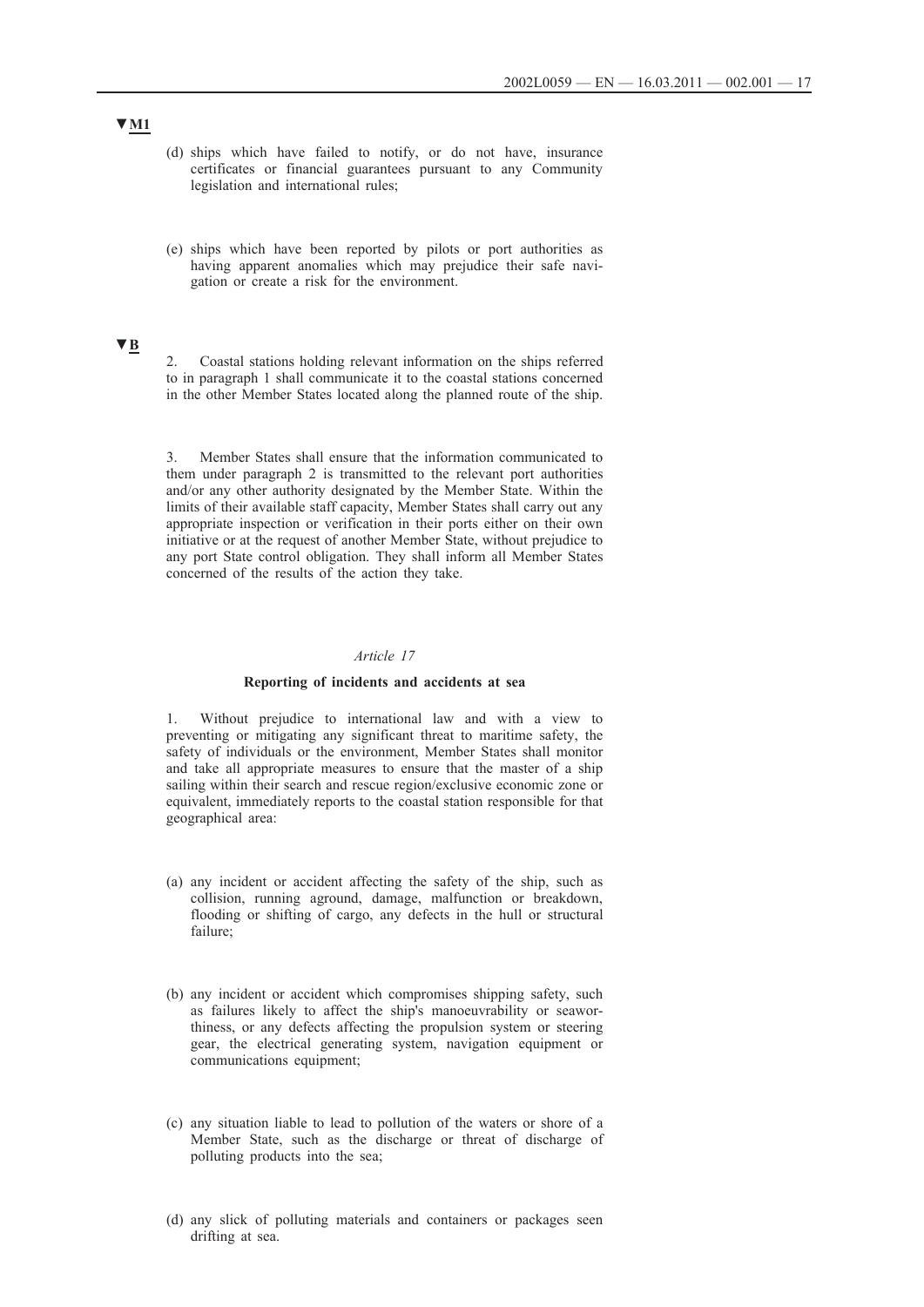2. The report message sent in application of paragraph 1 shall include at least the ship's identity, its position, the port of departure, the port of destination, the address from which information may be obtained on the dangerous and polluting goods carried on board, the number of persons aboard, details of the incident and any relevant information referred to in IMO Resolution A.851(20).

## *Article 18*

## **Measures in the event of exceptionally bad weather**

1. Where the competent authorities designated by Member States consider, in the event of exceptionally bad weather or sea conditions, that there is a serious threat of pollution of their shipping areas or coastal zones, or of the shipping areas or coastal zones of other States, or that the safety of human life is in danger:

- (a) they should, where possible, fully inform the master of a ship which is in the port area concerned, and intends to enter or leave that port, of the sea state and weather conditions and, when relevant and possible, of the danger they may present to his/her ship, the cargo, the crew and the passengers;
- (b) they may take, without prejudice to the duty of assistance to ships in distress and in accordance with Article 20, any other appropriate measures, which may include a recommendation or a prohibition either for a particular ship or for ships in general to enter or leave the port in the areas affected, until it has been established that there is no longer a risk to human life and/or to the environment;
- (c) they shall take appropriate measures to limit as much as possible or, if necessary, prohibit the bunkering of ships in their territorial waters.

2. The master shall inform the company of the appropriate measures or recommendations referred to under paragraph 1. These do not however prejudice the decision of the master on the basis of his/her professional judgement corresponding to the SOLAS Convention. Where the decision taken by the master of the ship is not in accordance with the measures referred to under paragraph 1, he/she shall inform the competent authorities of the reasons for his/her decision.

The appropriate measures or recommendations, referred to under paragraph 1, shall be based upon a sea state and weather forecast provided by a qualified meteorological information service recognised by the Member State.

## **▼M1**

## *Article 18a*

#### **Measures in the event of risks posed by the presence of ice**

1. Where the competent authorities consider, in view of ice conditions, that there is a serious threat to the safety of human life at sea or to the protection of their shipping areas or coastal zones, or of the shipping areas or coastal zones of other States:

(a) they shall supply the master of a ship which is in their area of competence, or intends to enter or leave one of their ports, with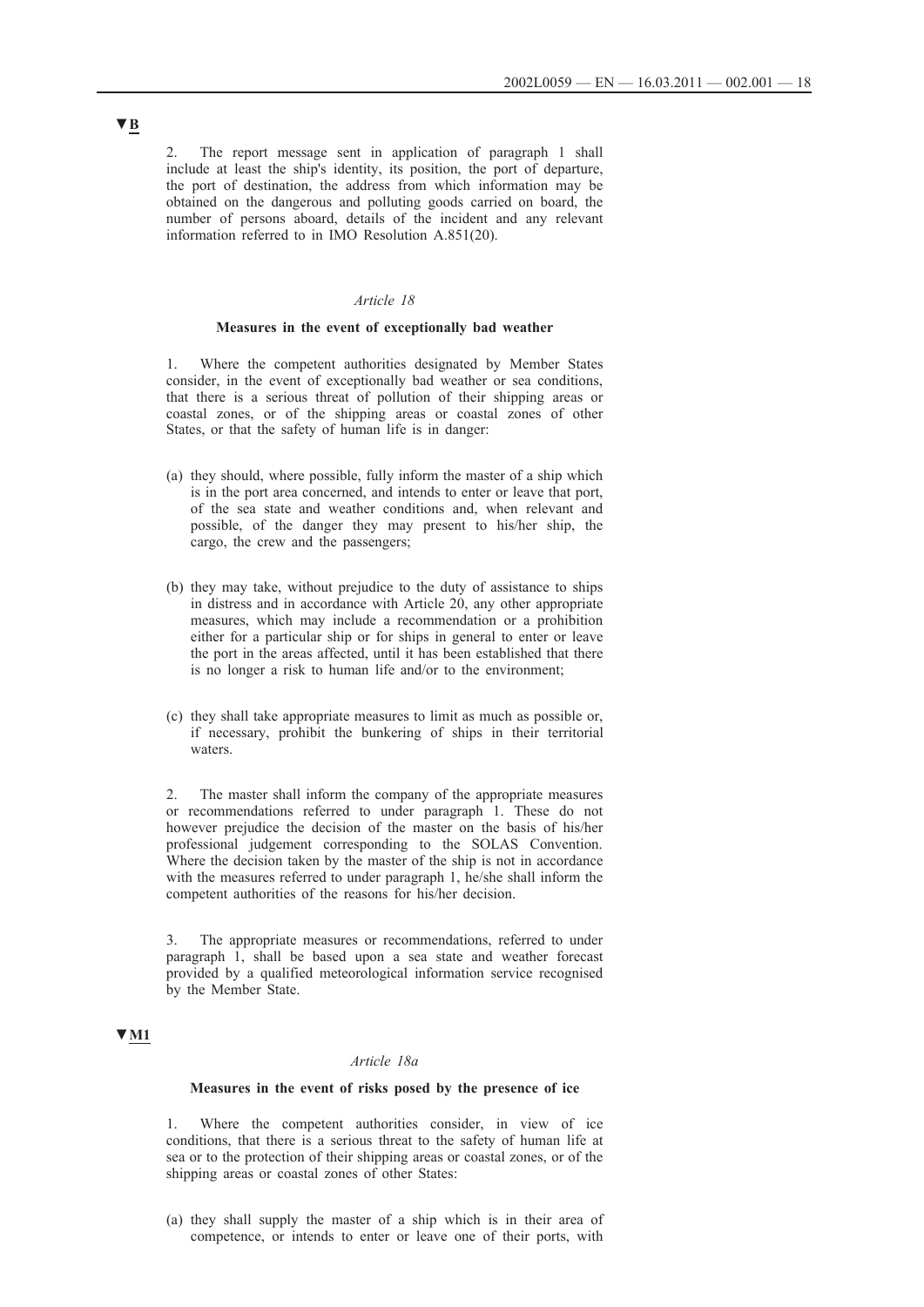appropriate information on the ice conditions, the recommended routes and the icebreaking services in their area of competence;

(b) they may, without prejudice to the duty of assistance to ships in need of assistance and other obligations flowing from relevant international rules, request that a ship which is in the area concerned and intends to enter or leave a port or terminal or to leave an anchorage area document that it satisfies the strength and power requirements commensurate with the ice situation in the area concerned.

2. The measures taken pursuant to paragraph 1 shall be based, as regards the data concerning the ice conditions, upon ice and weather forecasts provided by a qualified meteorological information service recognised by the Member State.

## **▼B**

## *Article 19*

## **Measures relating to incidents or accidents at sea**

1. In the event of incidents or accidents at sea as referred to in Article 17, Member States shall take all appropriate measures consistent with international law, where necessary to ensure the safety of shipping and of persons and to protect the marine and coastal environment.

Annex IV sets out a non-exhaustive list of measures available to Member States pursuant to this Article.

2. The operator, the master of the ship and the owner of the dangerous or polluting goods carried on board must, in accordance with national and international law, cooperate fully with the competent national authorities, at the latter's request, with a view to minimising the consequences of an incident or accident at sea.

## **▼M1**

To this end they shall communicate to the competent national authorities, on request, the information referred to in Article 12.

## **▼B**

3. The master of a ship to which the provisions of the ISM Code are applicable shall, in accordance with that Code, inform the company of any incident or accident, as referred to in Article 17(1), which occurs at sea. As soon as it has been informed of such a situation, the company must contact the competent coastal station and place itself at its disposal as necessary.

## **▼M1**

4. In accordance with their national law, Member States shall take into account the relevant provisions of the IMO guidelines on the fair treatment of seafarers in the event of a maritime accident in the waters under their jurisdiction.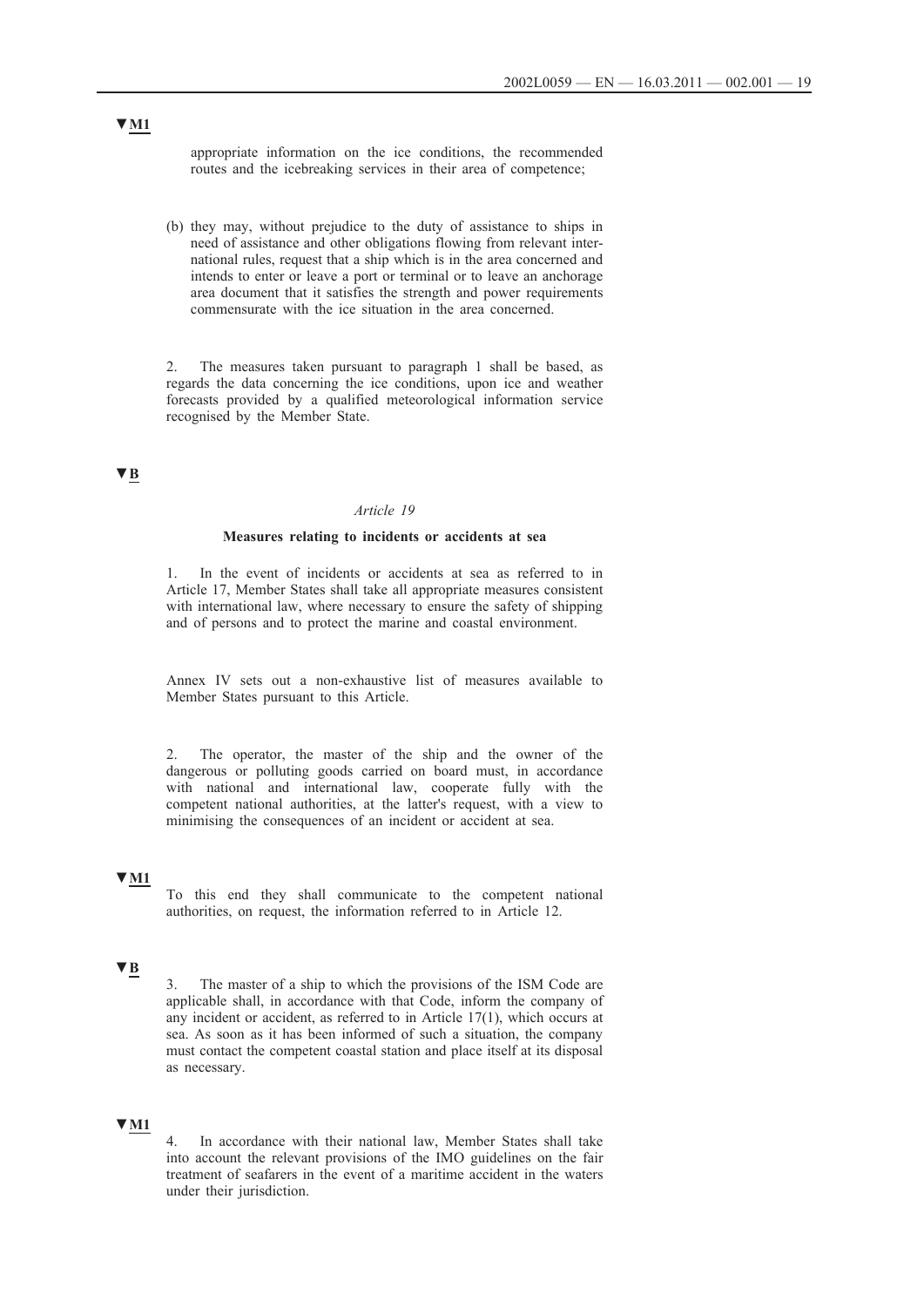### *Article 20*

### **Competent authority for the accommodation of ships in need of assistance**

1. Member States shall designate one or more competent authorities which have the required expertise and the power, at the time of the operation, to take independent decisions on their own initiative concerning the accommodation of ships in need of assistance.

2. The authority or authorities referred to in paragraph 1 may, as appropriate and in particular in the event of a threat to maritime safety and protection of the environment, take any of the measures included in the list set out in Annex IV, which is non-exhaustive.

3. The authority or authorities referred to in paragraph 1 shall meet regularly to exchange expertise and improve measures taken pursuant to this Article. They may meet at any time on account of specific circumstances.

## *Article 20a*

### **Plans for the accommodation of ships in need of assistance**

1. Member States shall draw up plans for the accommodation of ships in order to respond to threats presented by ships in need of assistance in the waters under their jurisdiction, including, where applicable, threats to human life and the environment. The authority or authorities referred to in Article 20(1) shall participate in drawing up and carrying out those plans.

2. The plans referred to in paragraph 1 shall be prepared after consultation of the parties concerned, on the basis of IMO Resolutions A.949(23) and A.950(23), and shall contain at least the following:

- (a) the identity of the authority or authorities responsible for receiving and handling alerts;
- (b) the identity of the competent authority for assessing the situation and taking a decision on acceptance or refusal of a ship in need of assistance in the place of refuge selected;
- (c) information on the coastline of Member States and all elements facilitating a prior assessment and rapid decision regarding the place of refuge for a ship, including a description of environmental, economic and social factors and natural conditions;
- (d) the assessment procedures for acceptance or refusal of a ship in need of assistance in a place of refuge;
- (e) the resources and installations suitable for assistance, rescue and combating pollution;
- (f) procedures for international coordination and decision-making;
- (g) the financial guarantee and liability procedures in place for ships accommodated in a place of refuge.

3. Member States shall publish the name and contact address of the authority or authorities referred to in Article 20(1) and of the authorities appointed for receiving and handling alerts.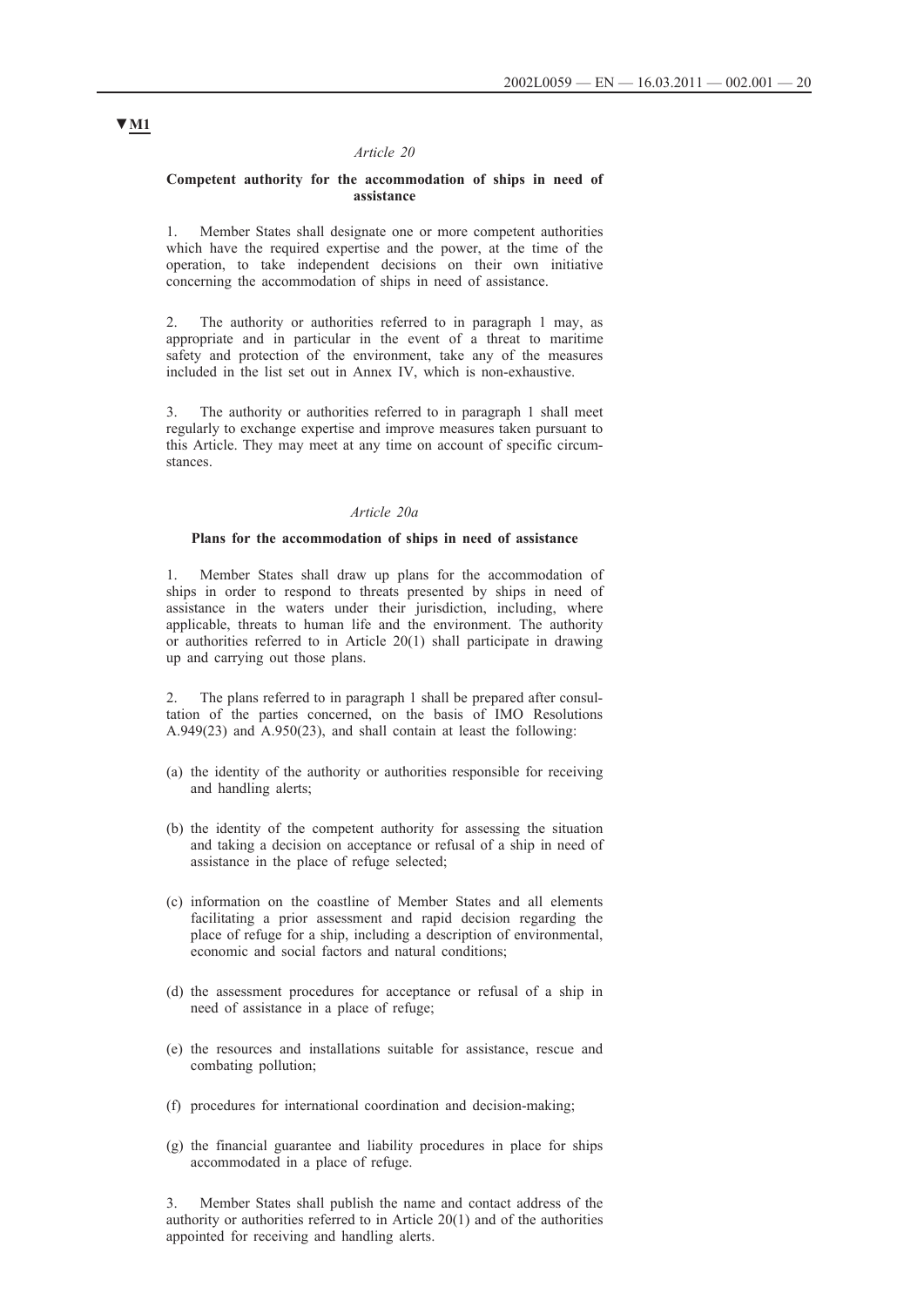Member States shall communicate on request the relevant information concerning plans to neighbouring Member States.

In implementing the procedures provided for in the plans for accommodating ships in need of assistance, Member States shall ensure that relevant information is made available to the parties involved in the operations.

If requested by Member States, those receiving information in accordance with the second and third subparagraphs shall be bound by an obligation of confidentiality.

4. Member States shall inform the Commission by 30 November 2010 of the measures taken in application of this Article.

### *Article 20b*

#### **Decision on the accommodation of ships**

The authority or authorities referred to in Article 20(1) shall decide on the acceptance of a ship in a place of refuge following a prior assessment of the situation carried out on the basis of the plans referred to in Article 20a. The authority or authorities shall ensure that ships are admitted to a place of refuge if they consider such an accommodation the best course of action for the purposes of the protection of human life or the environment.

### *Article 20c*

## **Financial security and compensation**

1. The absence of an insurance certificate within the meaning of Article 6 of Directive 2009/20/EC of the European Parliament and of the Council of 23 April 2009 on the insurance of shipowners for maritime claims (1) shall not exonerate a Member State from the preliminary assessment and decision referred to in Article 20b, and shall not in itself be considered sufficient reason for a Member State to refuse to accommodate a ship in a place of refuge.

2. Without prejudice to paragraph 1, when accommodating a ship in a place of refuge, a Member State may request the ship's operator, agent or master to present a insurance certificate within the meaning of Article 6 of Directive 2009/20/EC. The act of requesting the certificate shall not lead to a delay in accommodating the ship.

#### *Article 20d*

#### **Examination by the Commission**

The Commission shall examine existing mechanisms within Member States for the compensation of potential economic loss suffered by a port or a body as a result of a decision taken pursuant to Article 20(1). It shall, on the basis of that examination, put forward and evaluate different policy options. By 31 December 2011, the Commission shall report to the European Parliament and to the Council on the results of the examination.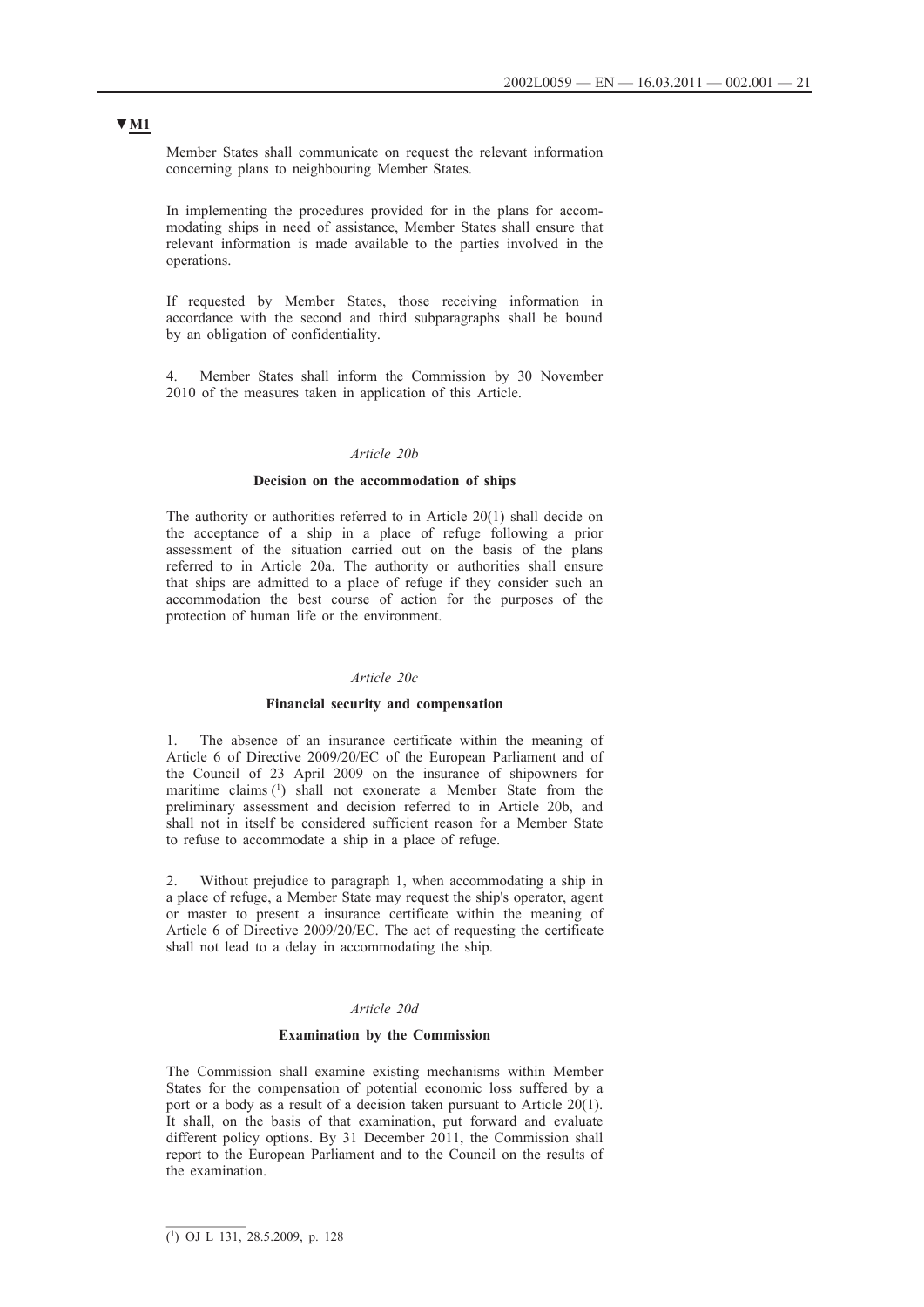## *Article 21*

## **Information of the parties concerned**

1. The competent coastal station of the Member State concerned shall, as necessary, broadcast within the relevant areas any incident or accident notified under Article 17(1) and information with regard to any ship that poses a threat to maritime safety, the safety of individuals or the environment.

2. Competent authorities holding information notified in accordance with Articles 13 and 17 shall make adequate arrangements to provide such information at any time upon request for safety reasons by the competent authority of another Member State.

3. Any Member State the competent authorities of which have been informed, pursuant to this Directive or in some other way, of facts which involve or increase the risk for another Member State of a hazard being posed to certain shipping areas and coastal zones, shall take the appropriate measures to inform any interested Member State thereof as soon as possible and consult it regarding the action being envisaged. Where appropriate, Member States shall cooperate with a view to pooling the arrangements for joint action.

Each Member State shall make the necessary arrangements to use fully the reports which ships are required to transmit to them pursuant to Article 17.

### TITLE IV

### **ACCOMPANYING MEASURES**

#### *Article 22*

## **Designation and publication of a list of competent bodies**

1. Each Member State shall designate the competent authorities, port authorities and coastal stations to which the notifications required by this Directive must be made.

2. Each Member State shall ensure that the shipping industry is properly informed and regularly updated, notably via nautical publications, regarding the authorities and stations designated pursuant to paragraph 1, including where appropriate the geographical area for which they are competent, and the procedures laid down for notifying the information required by this Directive.

3. Member States shall send the Commission a list of the authorities and stations they designate pursuant to paragraph 1, as well as any updating thereof.

## **▼M1**

#### *Article 22a*

### **SafeSeaNet**

1. Member States shall establish maritime information management systems, at national or local level, to process the information referred to in this Directive.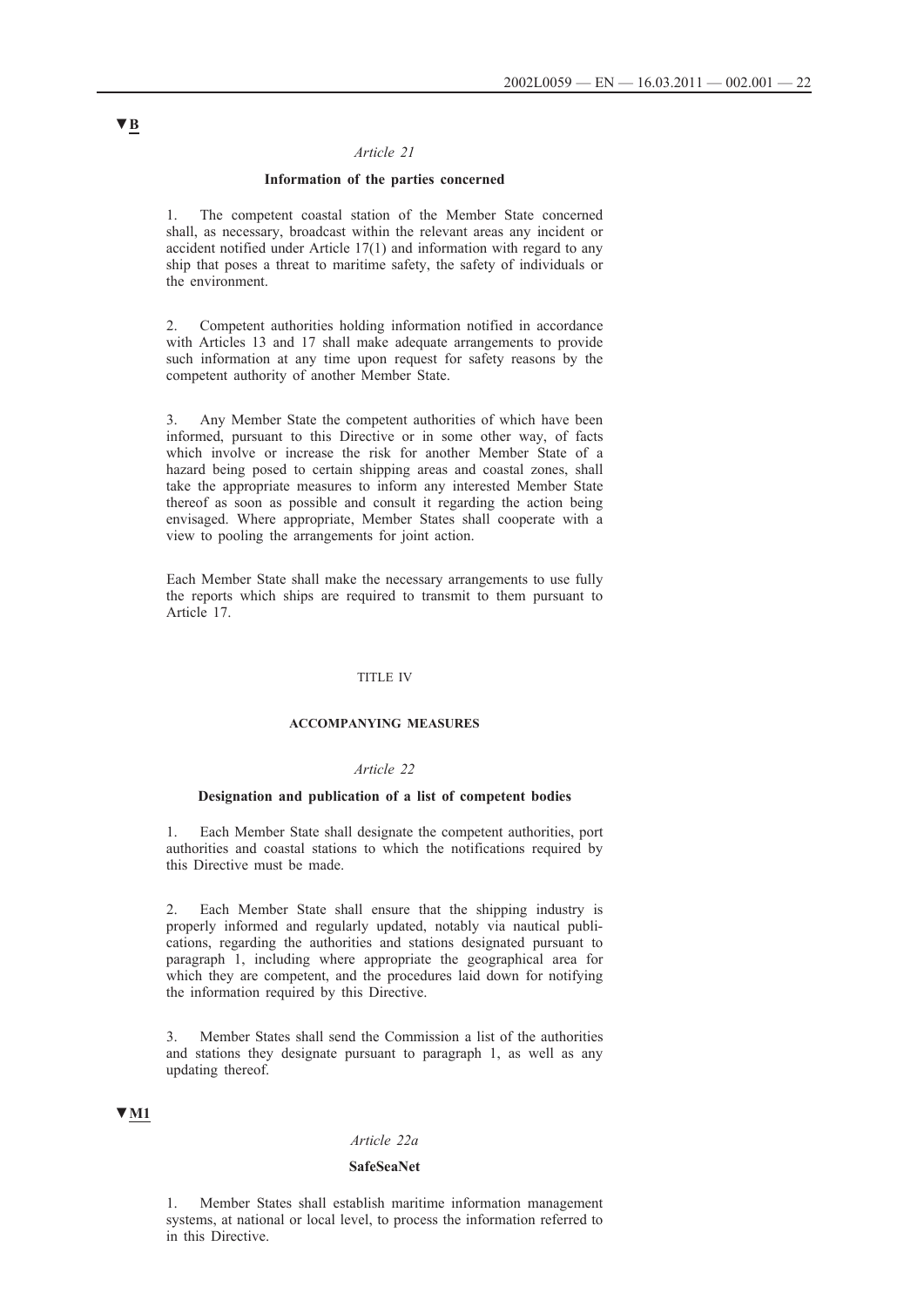2. The systems set up pursuant to paragraph 1 shall allow the information gathered to be used operationally and shall satisfy, in particular, the conditions laid down in Article 14.

3. To guarantee an effective exchange of the information referred to in this Directive, Member States shall ensure that national or local systems set up to gather, process and preserve that information can be interconnected with SafeSeaNet. The Commission shall ensure that SafeSeaNet is operational on a 24 hour-a-day basis. The description and principles of SafeSeaNet are laid down in Annex III.

4. Without prejudice to paragraph 3, where operating under intra-Community agreements or in the framework of cross-border interregional or transnational projects within the Community, Member States shall ensure that information systems or networks comply with the requirements of this Directive and are compatible with and connected to SafeSeaNet.

## **▼B**

## *Article 23*

### **Cooperation between Member States and the Commission**

Member States and the Commission shall cooperate in attaining the following objectives:

- (a) making optimum use of the information notified pursuant to this Directive, notably by developing appropriate telematic links between coastal stations and port authorities with a view to exchanging data relating to ships' movements, their estimated times of arrival in ports and their cargo;
- (b) developing and enhancing the effectiveness of telematic links between the coastal stations of the Member States with a view to obtaining a clearer picture of traffic, improving the monitoring of ships in transit, and harmonising and, as far as possible, streamlining the reports required from ships en route;

## **▼M1**

(c) extending the cover of the Community vessel traffic monitoring and information system, and/or updating it, with a view to enhanced identification and monitoring of ships, taking into account developments in information and communication technologies. To this end, Member States and the Commission shall work together to put in place, where necessary, mandatory reporting systems, mandatory maritime traffic services and appropriate ship's routing systems, with a view to submitting them to the IMO for approval. They shall also collaborate, within the regional or international bodies concerned, on developing long-range identification and tracking systems;

## **▼B**

(d) drawing up, if appropriate, concerted plans to accommodate ships in distress;

### **▼M1**

(e) ensuring the interconnection and interoperability of the national systems used for managing the information referred to in Annex I, and developing and updating SafeSeaNet.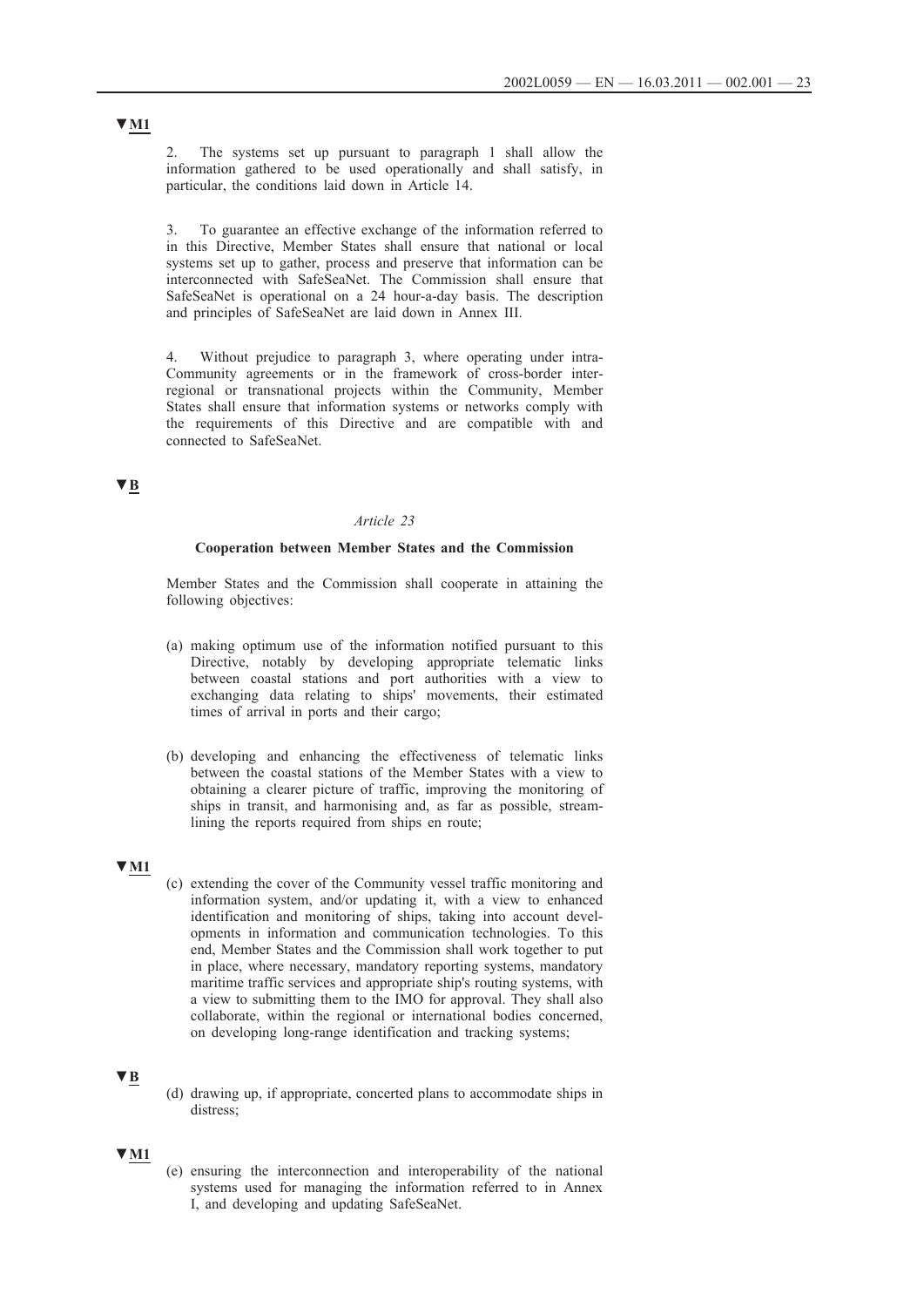## *Article 23a*

## **Processing and management of maritime safety information**

1. The Commission shall ensure, where necessary, the processing, use and dissemination to the authorities designated by the Member States, of the information gathered under this Directive.

2. Where appropriate, the Commission shall contribute to the development and operation of systems for collecting and disseminating data relating to maritime safety, in particular through the 'Equasis' system or any other equivalent public system.

### *Article 24*

## **Confidentiality of information**

1. Member States shall, in accordance with Community or national legislation, take the necessary measures to ensure the confidentiality of information sent to them pursuant to this Directive, and shall only use such information in compliance with this Directive.

2. The Commission shall investigate possible network and information security problems and propose appropriate amendments to Annex III for improving the security of the network.

## **▼B**

## *Article 25*

### **Monitoring the implementation of this Directive and sanctions**

1. Member States shall carry out regular inspections and any other action required to check the functioning of the shore-based telematic systems set up to meet the requirements of this Directive, and in particular their capacity to meet the requirements of receiving or sending without delay, 24 hours a day, information notified pursuant to Articles 13 and 15.

2. Member States shall lay down a system of sanctions for the breach of national provisions adopted pursuant to this Directive and shall take all the measures necessary to ensure that those sanctions are applied. The sanctions thus provided shall be effective, proportionate and dissuasive.

3. Member States shall, without delay, inform the flag State and any other State concerned of measures taken in respect of ships not flying their flag pursuant to Articles 16 and 19 and to paragraph 2 of this Article.

4. Where a Member State finds, on the occasion of an incident or accident at sea referred to in Article 19, that the company has not been able to establish and maintain a link with the ship or with the coastal stations concerned, it shall so inform the State which issued the ISM document of compliance and associated safety management certificate, or on whose behalf it was issued.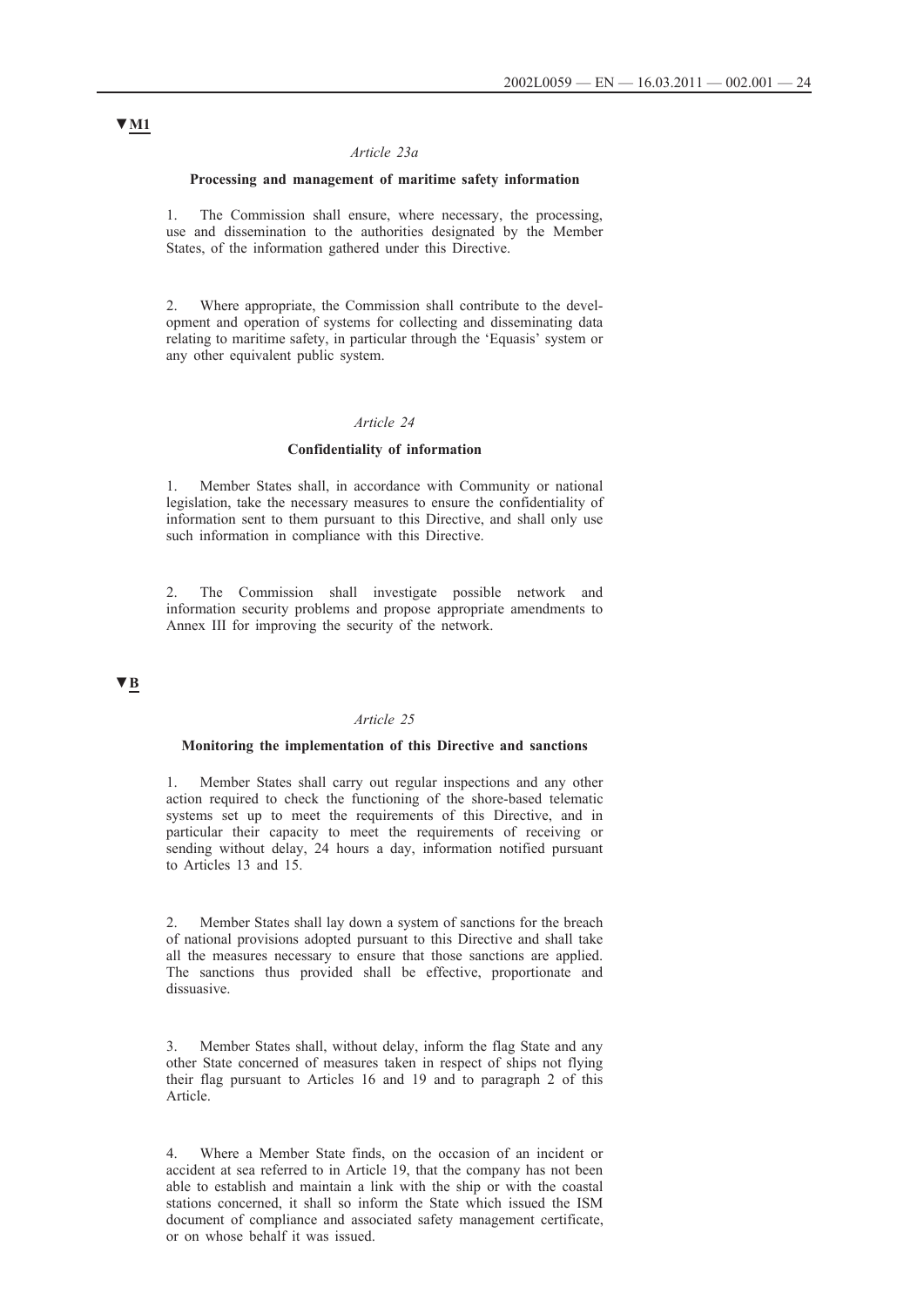Where the seriousness of the failure shows the existence of a major incidence of non-compliance in the functioning of the safety management system of a company established in a Member State, the Member State which issued the document of compliance or safety management certificate to the ship shall immediately take the necessary measures against the company concerned with the view to having the document of compliance and the associated safety management certificate withdrawn.

## *Article 26*

### **Evaluation**

1. Member States must report to the Commission by 5 February 2007 on the progress in implementing this Directive and, in particular, the provisions of Articles 9, 10, 18, 20, 22, 23 and 25. Member States must report to the Commission by 31 December 2009 on the full implementation of the Directive.

2. On the basis of the reports referred to in paragraph 1, the Commission shall report to the European Parliament and to the Council six months thereafter on the implementation of this Directive. In its reports, the Commission shall ascertain whether and to what extent the provisions of this Directive as implemented by the Member States are helping to increase the safety and efficiency of maritime transport and prevent pollution by ships.

3. The Commission shall examine the need for, and feasibility of, measures at Community level aimed at facilitating the recovery of, or compensation for, costs and damage incurred for the accommodation of ships in distress, including appropriate requirements for insurance or other financial security

The Commission shall report to the European Parliament and to the Council by 5 February 2007 the results of such examination.

### **FINAL PROVISIONS**

## **▼M1**

### *Article 27*

## **Amendments**

1. References to Community and IMO instruments in this Directive, the definitions set out in Article 3 hereof and the Annexes hereto may be amended to bring them into line with provisions of Community or international law which have been adopted or amended or which have entered into force, in so far as such amendments do not broaden the scope of this Directive.

Those measures, designed to amend non-essential elements of this Directive, shall be adopted in accordance with the regulatory procedure with scrutiny referred to in Article 28(2).

2. Annexes I, III and IV may be amended in the light of experience gained with this Directive, in so far as such amendments do not broaden its scope.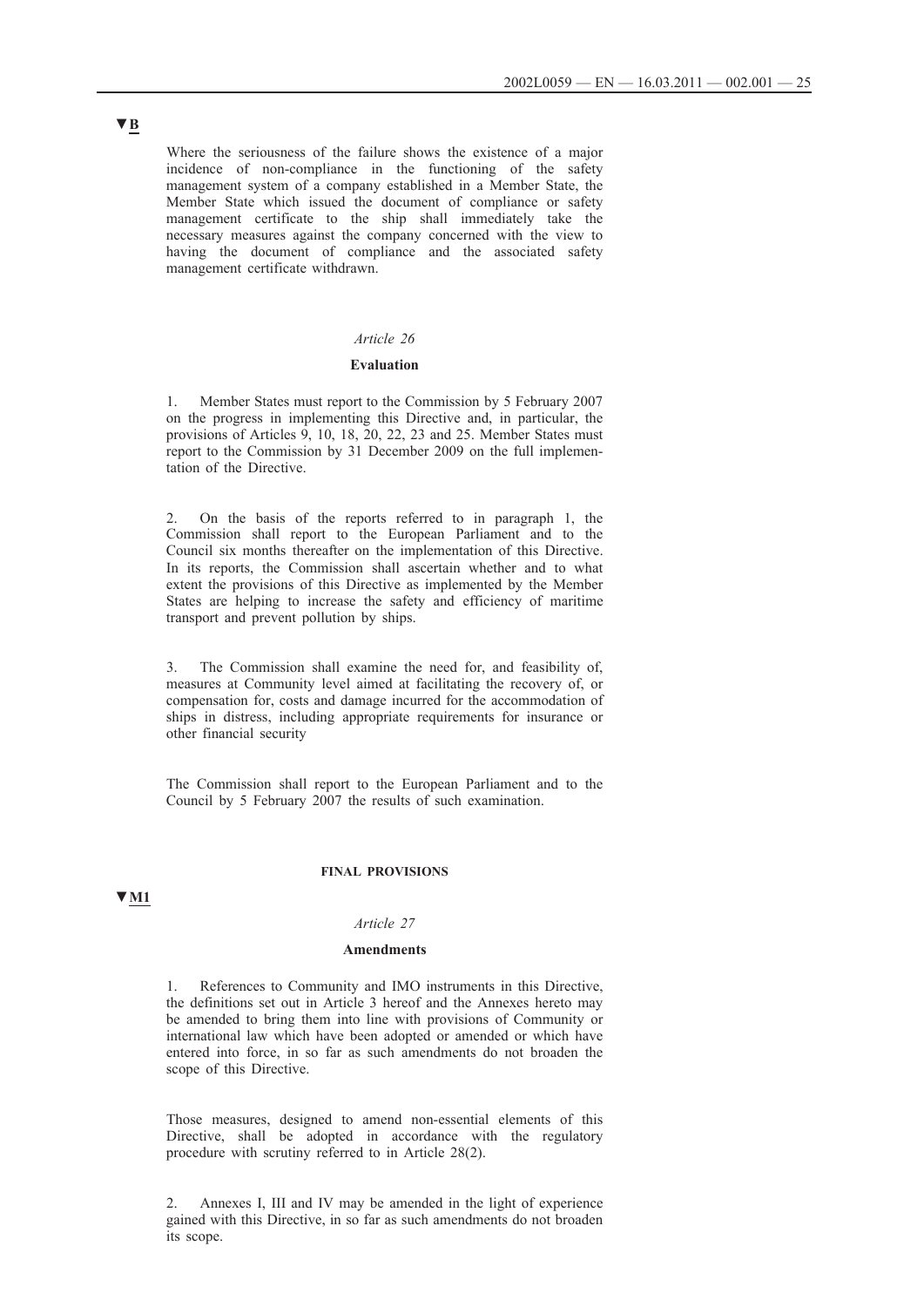Those measures, designed to amend non-essential elements of this Directive, shall be adopted in accordance with the regulatory procedure with scrutiny referred to in Article 28(2).

## *Article 28*

## **Committee procedure**

1. The Commission shall be assisted by the Committee on Safe Seas and the Prevention of Pollution from Ships (COSS) established by Regulation (EC) No 2099/2002 of the European Parliament and of the Council  $(1)$ .

2. Where reference is made to this paragraph, Article 5a(1) to (4) and Article 7 of Decision 1999/468/EC shall apply, having regard to the provisions of Article 8 thereof.

## **▼B**

## *Article 29*

1. Member States shall adopt the laws, regulations and administrative provisions necessary to comply with this Directive by 5 February 2004 at the latest. They shall forthwith inform the Commission thereof.

When Member States adopt these measures, they shall contain a reference to this Directive or shall be accompanied by such reference on the occasion of their official publication. The methods of making such a reference shall be laid down by Member States.

2. Member States shall notify to the Commission the provisions of their national legislation which they adopted in the field governed by this Directive.

#### *Article 30*

Council Directive 93/75/EEC is hereby repealed as from 5 February 2004.

### *Article 31*

This Directive shall enter into force on the day of its publication in the *Official Journal of the European Communities*.

## *Article 32*

This Directive is addressed to the Member States.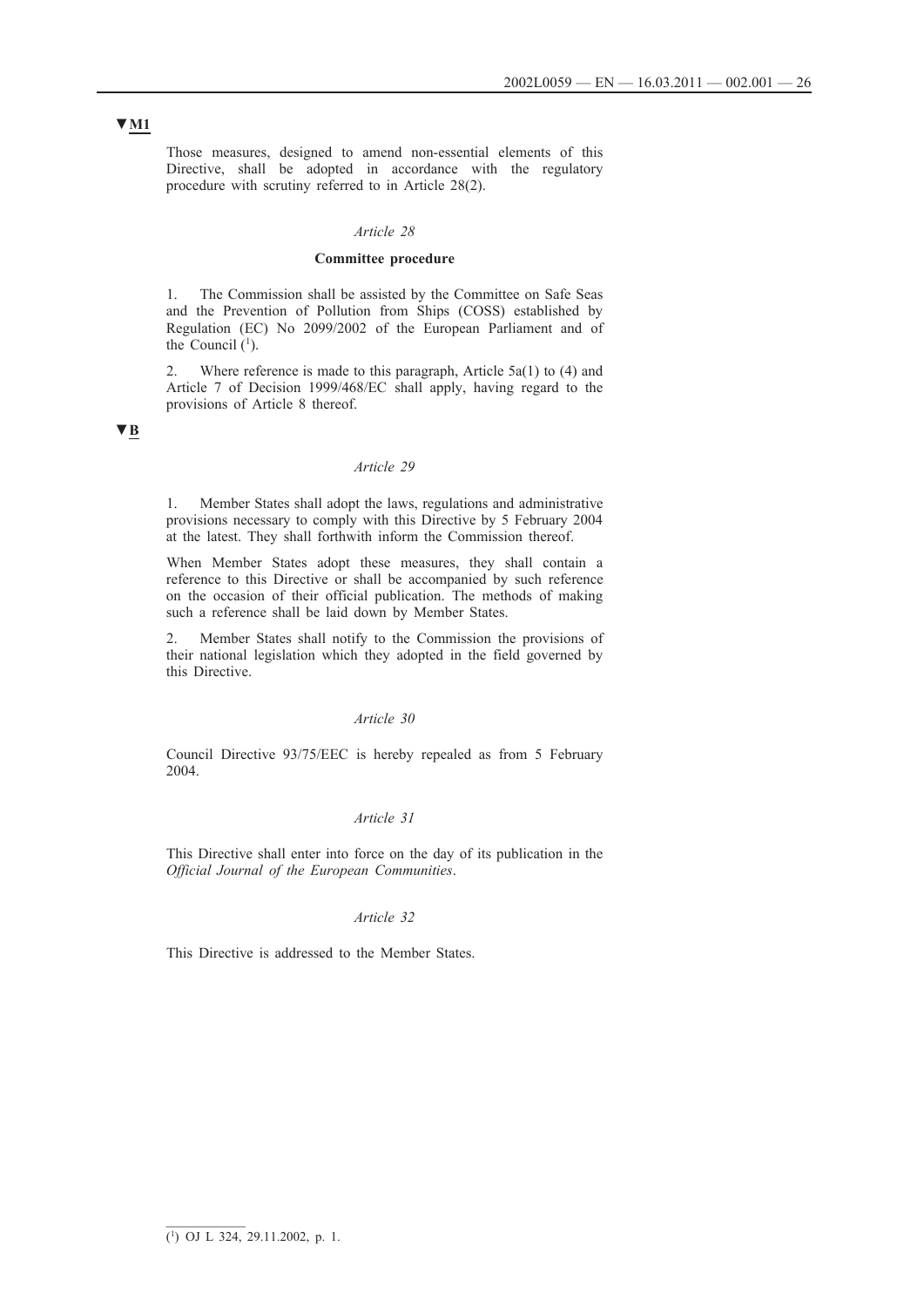#### *ANNEX I*

### **LIST OF INFORMATION TO BE NOTIFIED**

- 1. **Information to be notified in accordance with Article 4 General information:**
	- (a) ship identification (name, call sign, IMO identification number or MMSI number)
	- (b) port of destination;
	- (c) estimated time of arrival at the port of destination or pilot station, as required by the competent authority, and estimated time of departure from that port;
	- (d) total number of persons on board.
- 2. **Information to be notified in accordance with Article 12 Cargo information:**
	- (a) the correct technical names of the dangerous or polluting goods, the United Nations (UN) numbers where they exist, the IMO hazard classes in accordance with the IMDG, IBC and IGC Codes and, where appropriate, the class of the ship needed for INF cargoes as defined in Regulation VII/14.2, the quantities of such goods and, if they are being carried in cargo transport units other than tanks, the identification number thereof;
	- (b) address from which detailed information on the cargo may be obtained.

### 3. **Information to be notified in accordance with Article 13:**

- A. General information:
	- (a) ship identification (name, call sign, IMO identification number or MMSI number);
	- (b) port of destination;
	- (c) for a ship leaving a port in a Member State: estimated time of departure from the port of departure or pilot station, as required by the competent authority, and estimated time of arrival at the port of destination;
	- (d) for a ship coming from a port located outside the Community and bound for a port in a Member State: estimated time of arrival at the port of destination or pilot station, as required by the competent authority;
	- (e) total number of persons on board.
- B. Cargo information:
	- (a) the correct technical names of the dangerous or polluting goods, the United Nations (UN) numbers where they exist, the IMO hazard classes in accordance with the IMDG, IBC and IGC Codes and, where appropriate, the class of the ship as defined by the INF Code, the quantities of such goods and their location on board and, if they are being carried in cargo transport units other than tanks, the identification number thereof;
	- (b) confirmation that a list or manifest or appropriate loading plan giving details of the dangerous or polluting goods carried and of their location on the ship is on board;
	- (c) address from which detailed information on the cargo may be obtained.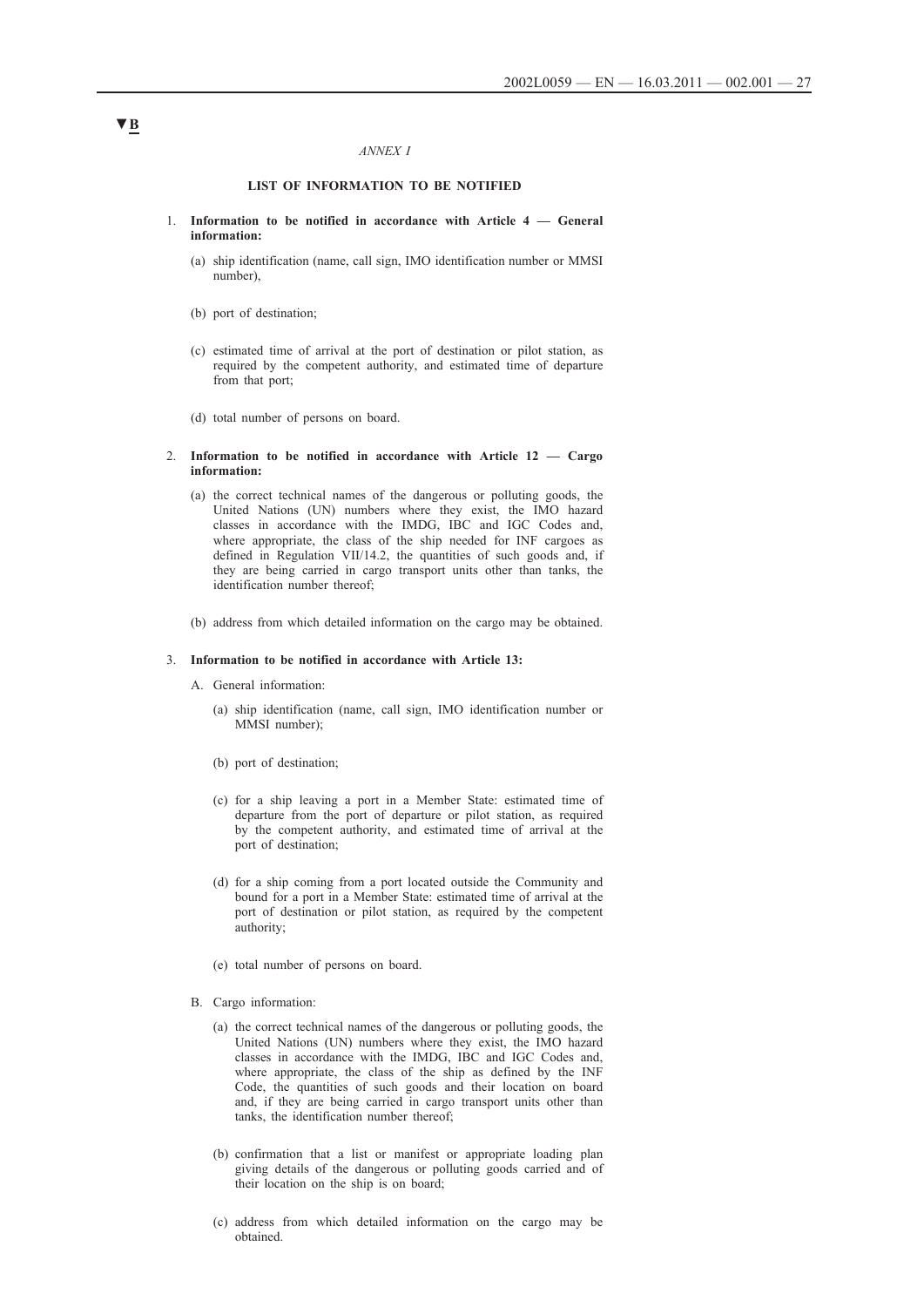| $4_{\cdot}$ | Information referred to in Article 5: |                                                                                                                             |  |
|-------------|---------------------------------------|-----------------------------------------------------------------------------------------------------------------------------|--|
|             | $- A$                                 | ship identification (name, call sign, IMO identification<br>number or MMSI number),                                         |  |
|             | $- B$ .                               | date and time,                                                                                                              |  |
|             | $-$ C or D.                           | position in latitude and longitude or true bearing and<br>distance in nautical miles from a clearly identified<br>landmark, |  |
|             | $- E$                                 | course,                                                                                                                     |  |
|             | $- F.$                                | speed,                                                                                                                      |  |
|             | $-1$ .                                | port destination and estimated time of arrival,                                                                             |  |
|             | $- P$                                 | cargo and, if dangerous goods present on board, quantity<br>and IMO class,                                                  |  |
|             | $-$ T.                                | address for the communication of cargo information,                                                                         |  |
|             | $- W$ .                               | total number of persons on board,                                                                                           |  |
|             |                                       |                                                                                                                             |  |
|             | $- X$                                 | Miscellaneous:                                                                                                              |  |
|             |                                       | — characteristics and estimated quantity of bunker fuel, for<br>ships of more than 1 000 gross tonnage,                     |  |
|             |                                       | — navigational status.                                                                                                      |  |

5. The master of the ship must forthwith inform the competent authority or port authority concerned of any change to the information notified pursuant to this Annex.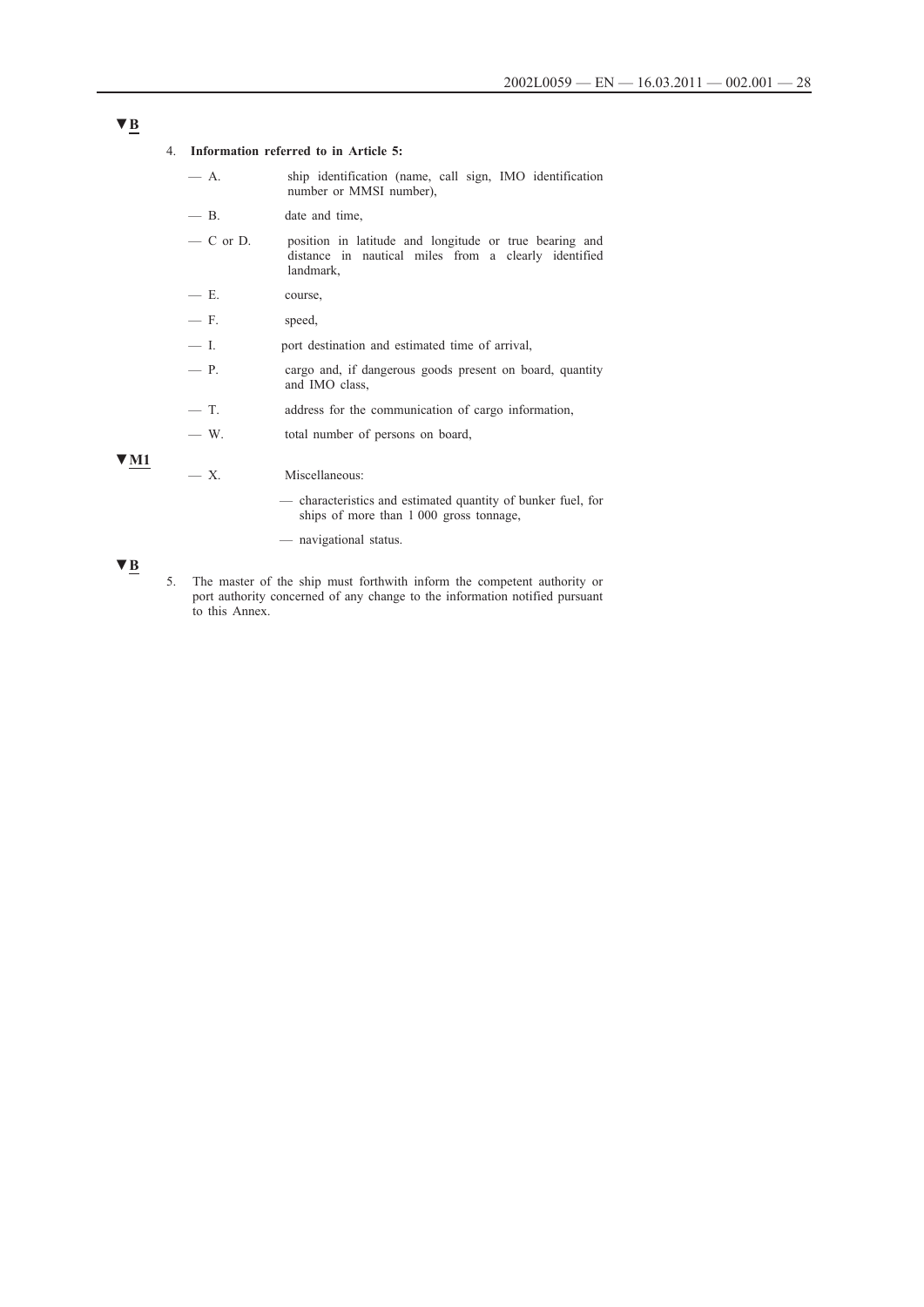#### *ANNEX II*

### **Requirements applicable to on-board equipment**

I. FISHING VESSELS

Fishing vessels with a length of more than 15 metres overall shall be fitted with an automatic identification system (AIS) as provided for in Article 6a according to the following timetable:

- fishing vessels of overall length 24 metres and upwards but less than 45 metres: not later than 31 May 2012,
- fishing vessels of overall length 18 metres and upwards but less than 24 metres: not later than 31 May 2013,
- fishing vessels of overall length exceeding 15 metres but less than 18 metres: not later than 31 May 2014,
- new-built fishing vessels of overall length exceeding 15 metres are subject to the carrying requirement laid down in Article 6a as from 30 November 2010.

### II. SHIPS ENGAGED ON INTERNATIONAL VOYAGES

Passenger ships, irrespective of size, and all ships, other than passenger ships, of 300 gross tonnage and upwards engaged on international voyages, which call at a port of a Member State shall be fitted with an automatic identification system (AIS) in accordance with the technical and performance standards laid down in Chapter V of SOLAS. Passenger ships, irrespective of size, and all ships other than passenger ships, of 3 000 gross tonnage and upwards engaged on international voyages, which call at a port of a Member State shall be fitted with a voyage data recorder (VDR) in accordance with the technical and performance standards laid down in Chapter V of SOLAS. In case of cargo ships constructed before 1 July 2002 the VDR may be a simplified voyage data recorder (S-VDR), which shall comply with the technical and performance standards developed in accordance with Chapter V of SOLAS.

### III. SHIPS ENGAGED ON NON-INTERNATIONAL VOYAGES

#### 1. **Automatic identification systems (AIS)**

Passenger ships, irrespective of size, and all other ships of 300 gross tonnage and upwards engaged on a non-international voyage shall be fitted with an automatic identification system (AIS) which complies with the technical and performance standards laid down in Chapter V of SOLAS.

### 2. **Voyage data recorder (VDR) systems**

- (a) Passenger ships, irrespective of size, and ships other than passenger ships, of 3 000 gross tonnage and upwards and constructed on or after 1 July 2002 engaged on a non-international voyage shall be fitted with a voyage data recorder (VDR) which complies with the technical and performance standards developed in accordance with Chapter V of SOLAS.
- (b) Cargo ships of 3 000 gross tonnage and upwards constructed before 1 July 2002 engaged on a non-international voyage shall be fitted with a voyage data recorder (VDR) or with a simplified voyage data recorder (S-VDR) which complies with the technical and performance standards developed in accordance with Chapter V of SOLAS.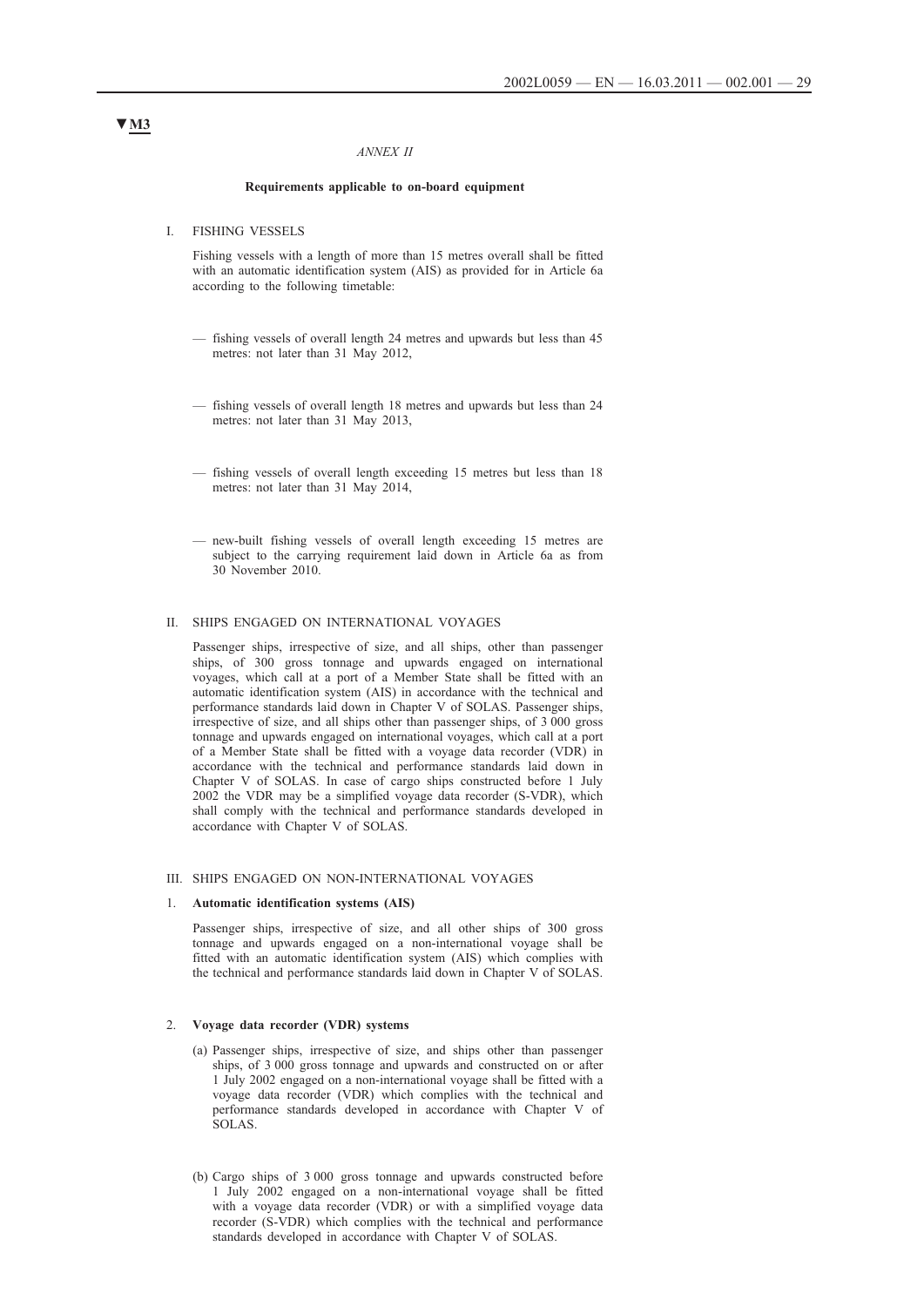### IV. EXEMPTIONS

#### 1. **Exemptions from the requirement to carry AIS on board**

- (a) Member States may exempt passenger ships below 15 metres in length or 300 gross tonnage engaged on non-international voyages from the application of the requirements concerning AIS laid down in this Annex.
- (b) Member States may exempt ships, other than passenger ships, of 300 gross tonnage and upwards but less than 500 gross tonnage sailing exclusively within the internal waters of a Member State and outside routes normally used by other ships fitted with AIS, from the carriage requirements for AIS laid down in this Annex.

#### 2. **Exemptions from the requirement to carry a VDR or S-VDR on board**

Member States may grant exemptions from the requirement to be fitted with a VDR or an S-VDR as follows:

- (a) Passenger ships only on voyages in sea areas other than those covered by Class A, as referred to in Article 4 of Directive 2009/45/EC of the European Parliament and of the Council  $(1)$ , may be exempted from the requirement to be fitted with a VDR.
- (b) Ships, other than ro-ro passenger ships, constructed before 1 July 2002 may be exempted from the requirement to be fitted with a VDR where it can be demonstrated that interfacing a VDR with the existing equipment on the ship is unreasonable and impracticable.
- (c) Cargo ships constructed before 1 July 2002, engaged on international or non-international voyages, may be exempted from the requirement to be fitted with an S-VDR if such ships are to be taken permanently out of service within two years of the implementation date specified in Chapter V of SOLAS.

<sup>(1)</sup> OJ L 163, 25.6.2009, p. 1.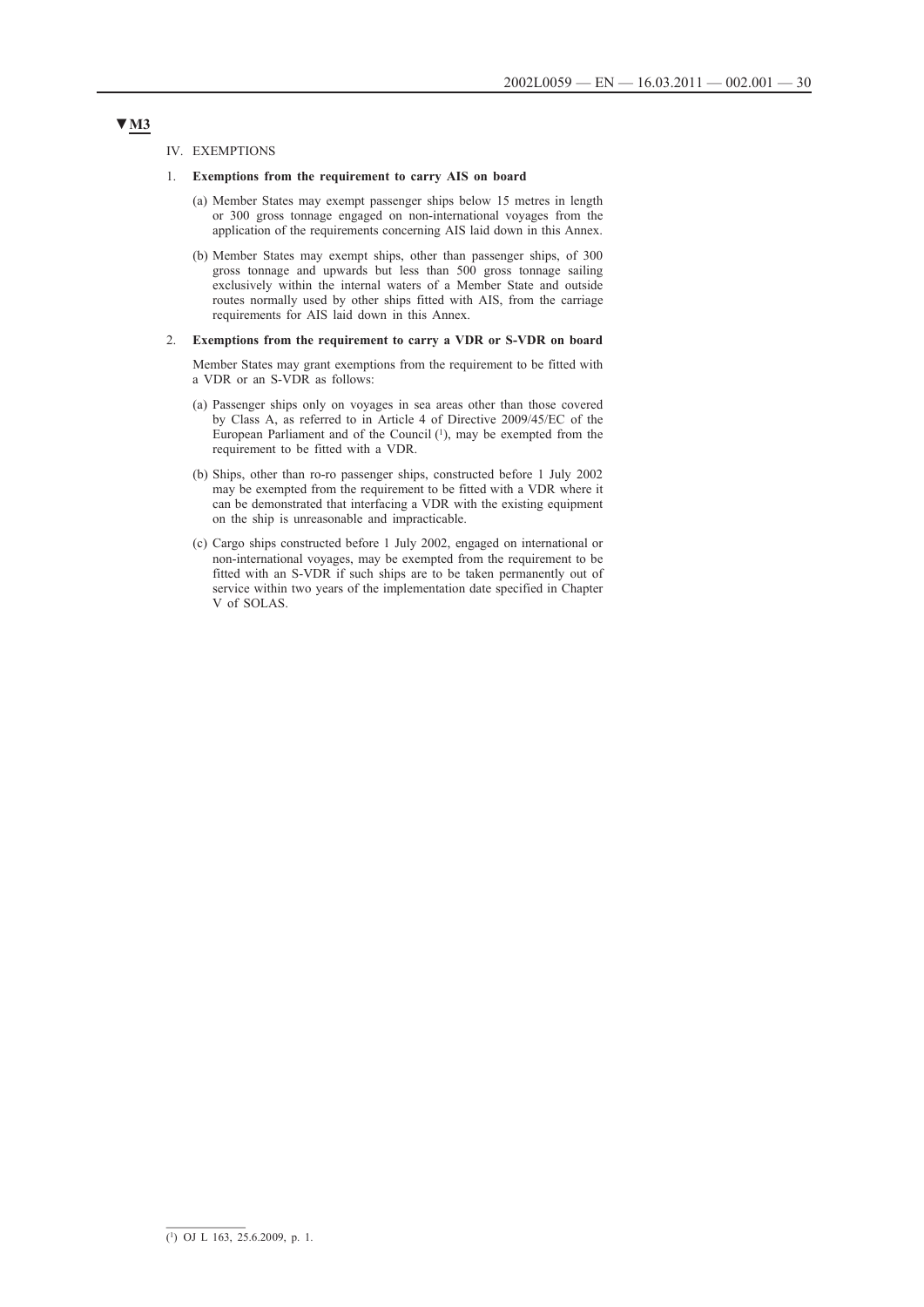#### *ANNEX III*

#### **ELECTRONIC MESSAGES AND SAFESEANET**

#### 1. **General concept and architecture**

The Community maritime information and exchange system, SafeSeaNet, shall enable the receipt, storage, retrieval and exchange of information for the purpose of maritime safety, port and maritime security, marine environment protection and the efficiency of maritime traffic and maritime transport.

SafeSeaNet is a specialised system established to facilitate the exchange of information in an electronic format between Member States and to provide the Commission with the relevant information in accordance with Community legislation. It is composed of a network of national SafeSeaNet systems in Member States and a SafeSeaNet central system acting as a nodal point.

The SafeSeaNet network shall link all national SafeSeaNet systems and include the SafeSeaNet central system.

#### 2. **Management, operation, development and maintenance of Safe-SeaNet**

- 2.1. *Responsibilities*
- 2.1.1. National SafeSeaNet systems

Member States shall establish and maintain a national SafeSeaNet system allowing for the exchange of maritime information between authorised users under the responsibility of a national competent authority (NCA).

The NCA shall be responsible for the management of the national system, which shall include the national co-ordination of data users and data providers as well as ensuring that UN LOCODES are designated and that the necessary national IT infrastructure and the procedures described in the interface and functionalities control document referred to in point 2.3 are established and maintained.

The national SafeSeaNet system shall enable the inter-connection of users authorised under the responsibility of an NCA and may be made accessible to identified shipping actors (shipowners, agents, masters, shippers and others) when authorised by the NCA, in particular in order to facilitate the electronic submission of reports in accordance with Community legislation.

#### 2.1.2. Central SafeSeaNet system

The Commission is responsible for the management and development at policy level of the central SafeSeaNet system and for the oversight of the SafeSeaNet system, in cooperation with Member States, while, in accordance with Regulation (EC) No 1406/2002 of the European Parliament and of the Council (1), the Agency, in cooperation with the Member States and the Commission, is responsible for its technical implementation.

The central SafeSeaNet system, acting as a nodal point, shall interconnect all national SafeSeaNet systems and shall establish the necessary IT infrastructure and procedures as described in the interface and functionalities control document referred to in point 2.3.

### 2.2. *Principles of management*

The Commission shall establish a high-level steering group, which shall adopt its rules of procedure, composed of representatives of the Member States and of the Commission to:

— make recommendations to improve the effectiveness and security of SafeSeaNet,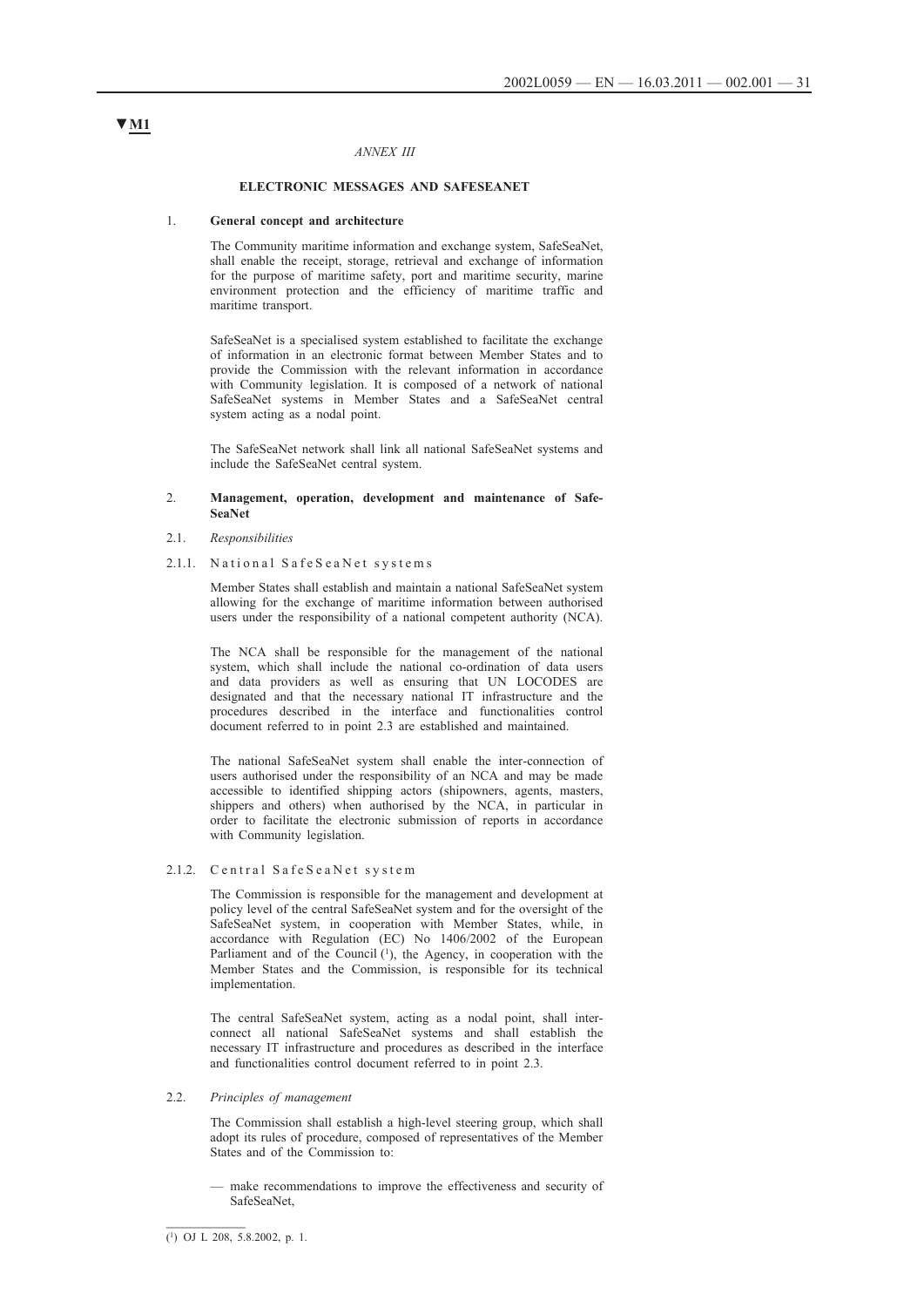- provide appropriate guidance for the development of SafeSeaNet,
- assist the Commission in reviewing the performance of SafeSeaNet,
- approve the interface and functionalities control document referred to in point 2.3, and any amendments thereto.
- 2.3. *Interface and functionalities control document and SafeSeaNet technical documentation*

The Commission shall develop and maintain, in close cooperation with the Member States, an interface and functionalities control document (IFCD).

The IFCD shall describe in detail the performance requirements and procedures applicable to the national and central elements of SafeSeaNet designed to ensure compliance with the relevant Community legislation.

The IFCD shall include rules for:

- access rights guidance for data quality management,
- security specifications for data transmission and exchange, and
- the archiving of information at national and central level.

The IFCD shall indicate the means of storage and the availability of the information on dangerous or polluting goods concerning scheduled services to which an exemption has been granted in accordance with Article 15.

Technical documentation related to SafeSeaNet, such as standards for data exchange format, users' manuals and network security specifications, shall be developed and maintained by the Agency in cooperation with the Member States.

#### 3. **Exchange of data through SafeSeaNet**

The system shall use industry standards and be able to interact with public and private systems used to create, provide or receive information within SafeSeaNet.

The Commission and the Member States shall cooperate in order to examine the feasibility and development of functionalities that as far as possible will ensure that the data providers, including masters, owners, agents, operators, shippers and relevant authorities, need to submit information only once. Member States shall ensure that the information submitted is available for use in all relevant reporting, notification and VTMIS systems.

Electronic messages exchanged in accordance with this Directive and relevant Community legislation shall be distributed through SafeSeaNet. To this end, Member States shall develop and maintain the necessary interfaces for automatic transmission of data by electronic means to the SafeSeaNet.

Where internationally-adopted rules allow routing of LRIT information concerning third country vessels, SafeSeaNet networks shall be used to distribute amongst Member States, with an appropriate level of security, the LRIT information received in accordance with Article 6b of this Directive.

## 4. **Security and access rights**

The central and the national SafeSeaNet systems shall comply with the requirements of this Directive concerning confidentiality of information, as well as with the security principles and specifications described in the IFCD, in particular as regards access rights.

Member States shall identify all users to which a role and a set of access rights is attributed in compliance with the IFCD.